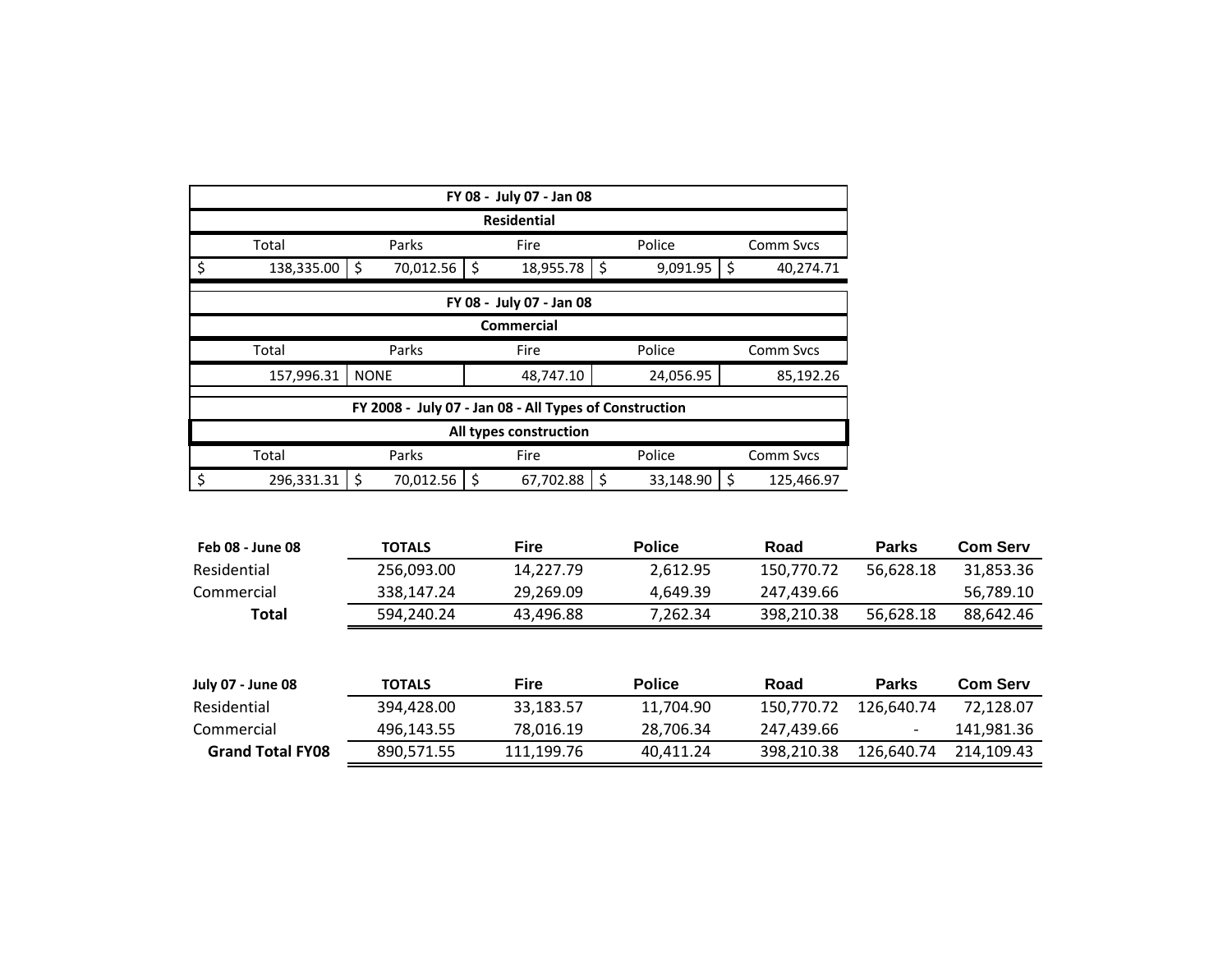# **RESIDENTIAL & COMMERCIAL IMPACT FEES FEB 08 THRU JUNE 08**

| Residential       |                  | <b>TOTALS</b> | <b>Fire</b>     | <b>Police</b> | Road       | <b>Parks</b> | <b>Com Serv</b> |
|-------------------|------------------|---------------|-----------------|---------------|------------|--------------|-----------------|
| < 1200            |                  | 30,108.00     | 1,650.05        | 300.01        | 17,443.35  | 6,857.34     | 3,857.25        |
| 1200-1299         |                  | 1,561.00      | 81.95           | 14.99         | 871.04     | 379.95       | 213.08          |
| 1300-1399         |                  | 21,651.00     | 1,162.66        | 214.34        | 12,343.24  | 5,081.49     | 2,849.27        |
| 1400-1499         |                  | 4,830.00      | 265.65          | 49.27         | 2,804.30   | 1,096.41     | 614.38          |
| 1500-1599         |                  | 9,691.00      | 519.44          | 92.06         | 5,505.46   | 2,285.14     | 1,288.90        |
| 1600-1699         |                  | 1,838.00      | 99.99           | 18.01         | 1,059.97   | 422.00       | 238.02          |
| 1700-1799         |                  | 7,532.00      | 415.77          | 76.07         | 4,400.19   | 1,687.92     | 952.04          |
| 1800-1899         |                  | 3,407.00      | 191.13          | 33.73         | 2,014.22   | 746.81       | 421.11          |
| 1900-1999         |                  | 22,356.00     | 1,263.11        | 228.03        | 13,357.71  | 4,802.07     | 2,705.08        |
| 2000-2099         |                  | 12,312.00     | 684.55          | 125.58        | 7,253.00   | 2,718.49     | 1,530.38        |
| 2100-2199         |                  | 2,523.00      | 141.54          | 25.48         | 1,499.92   | 547.74       | 308.31          |
| 2200-2299         |                  | 5,364.00      | 303.07          | 55.79         | 3,216.25   | 1,144.68     | 644.22          |
| 2300-2399         |                  | 4,312.00      | 246.22          | 43.98         | 2,605.74   | 905.95       | 510.11          |
| 2400-2499         |                  | 2,188.00      | 126.25          | 22.97         | 1,330.96   | 452.92       | 254.90          |
| 2500-2599         |                  | 9,044.00      | 511.89          | 92.25         | 5,436.35   | 1,923.66     | 1,079.85        |
| 2600-2699         |                  | 6,876.00      | 393.31          | 72.20         | 4,157.23   | 1,443.27     | 809.99          |
| 2700-2799         |                  | 9,170.00      | 526.36          | 94.45         | 5,579.95   | 1,901.86     | 1,067.39        |
| 2800-2899         |                  | 4,696.00      | 271.90          | 49.78         | 2,872.07   | 962.21       | 540.04          |
| 2900-2999         |                  |               | $\sim 10^{-10}$ | $\sim$ $-$    |            |              |                 |
| 3000-3099         |                  | 1,118.00      | 65.29           | 11.63         | 691.15     | 224.16       | 125.78          |
| 3100-3199         |                  |               |                 | $\sim 100$    |            |              |                 |
| >3200             |                  | 21,270.00     | 1,246.42        | 227.59        | 13,206.54  | 4,219.97     | 2,369.48        |
| All other Housing |                  | 74,246.00     | 4,061.26        | 764.73        | 43,122.08  | 16,824.14    | 9,473.79        |
|                   | Total 256,093.00 |               | 14,227.79       | 2,612.95      | 150,770.72 | 56,628.18    | 31,853.36       |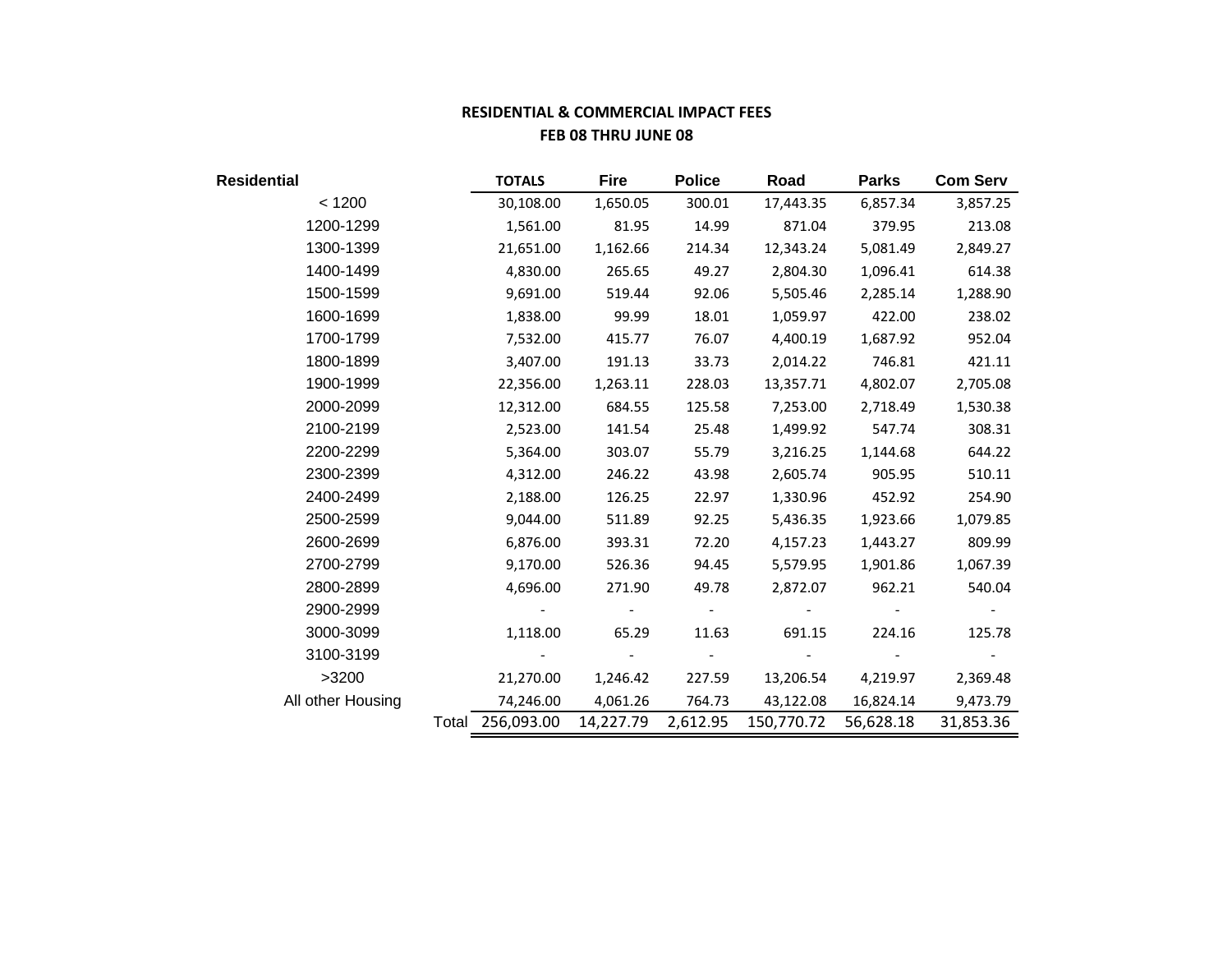| <b>Commercial (Non residential)</b> | <b>TOTALS</b>    | <b>Fire</b> | <b>Police</b> | Road       | <b>Com Serv</b> |           |
|-------------------------------------|------------------|-------------|---------------|------------|-----------------|-----------|
| Com/Shop Ctr 50,000 sf or less      | 45,612.56        | 1,683.10    | 392.27        | 40,271.33  | 3,265.86        |           |
| Com/Shop Ctr 50,001-100,000 sf      |                  |             |               |            |                 |           |
| Com/Shop Ctr 100,000-200,000 sf     |                  |             |               |            |                 |           |
| Com/Shop Ctr over 200,000 sf        |                  |             |               |            |                 |           |
| Office/Inst 25,000 sf or less       | 252,937.84       | 23,497.93   | 3,971.12      | 179,864.10 | 45,604.69       |           |
| Office/Inst 25,001-50,000 sf        |                  |             |               |            |                 |           |
| Office/Inst 50,001-100,000 sf       |                  |             |               |            |                 |           |
| Office/Inst over 100,000 sf         | 39,124.65        | 4,029.84    | 281.70        | 27,007.75  | 7,805.37        |           |
| Light Industrial                    | 472.19           | 58.22       | 4.30          | 296.49     | 113.18          |           |
| Warehousing                         |                  |             |               |            |                 |           |
|                                     | Total 338,147.24 | 29,269.09   | 4,649.39      | 247,439.66 | 56,789.10       |           |
|                                     |                  |             |               |            |                 |           |
|                                     |                  |             |               |            |                 |           |
| 02/01/08 - 06/30/08                 |                  |             |               |            |                 |           |
| Residential                         | 256,093.00       | 14,227.79   | 2,612.95      | 150,770.72 | 56,628.18       | 31,853.36 |
| Commercial                          | 338,147.24       | 29,269.09   | 4,649.39      | 247,439.66 |                 | 56,789.10 |
| Total                               | 594,240.24       | 43,496.87   | 7,262.33      | 398,210.38 | 56,628.18       | 88,642.47 |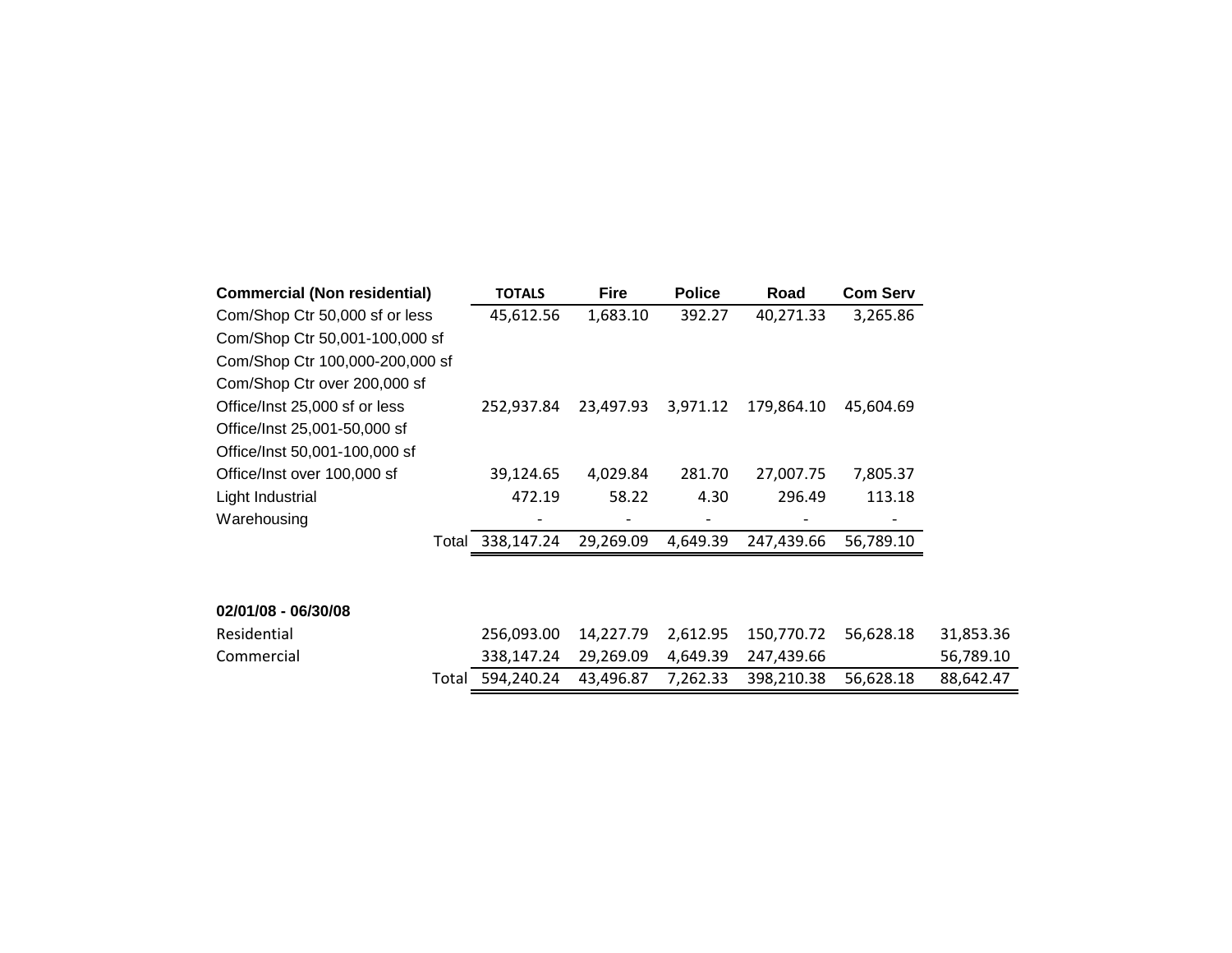| <b>MONTHLY IMPACT FEES</b> |                    |                          |           |           |                          |              |
|----------------------------|--------------------|--------------------------|-----------|-----------|--------------------------|--------------|
|                            | Feb-08             | Mar-08                   | Apr-08    | May-08    | <b>Jun-08</b>            | <b>TOTAL</b> |
| <b>Residential</b>         |                    |                          |           |           |                          |              |
| < 1200                     | 127.00             | 19,362.00                | 2,932.00  | 3,882.00  | 3,805.00                 | 30,108.00    |
| 1200-1299                  |                    |                          |           | 1,561.00  |                          | 1,561.00     |
| 1300-1399                  | 741.00             | 16,053.00                |           | 1,619.00  | 3,238.00                 | 21,651.00    |
| 1400-1499                  |                    | 1,482.00                 |           | 1,674.00  | 1,674.00                 | 4,830.00     |
| 1500-1599                  |                    | 741.00                   |           | 1,790.00  | 7,160.00                 | 9,691.00     |
| 1600-1699                  |                    |                          |           |           | 1,838.00                 | 1,838.00     |
| 1700-1799                  | 1,883.00           |                          | 1,883.00  |           | 3,766.00                 | 7,532.00     |
| 1800-1899                  | 741.00             | 741.00                   |           | 1,925.00  | $\overline{\phantom{a}}$ | 3,407.00     |
| 1900-1999                  | 1,965.00           | 10,566.00                | 1,965.00  | 3,930.00  | 3,930.00                 | 22,356.00    |
| 2000-2099                  | 2,052.00           | 4,104.00                 |           |           | 6,156.00                 | 12,312.00    |
| 2100-2199                  |                    | 436.00                   |           |           | 2,087.00                 | 2,523.00     |
| 2200-2299                  | 1,118.00           | $\overline{\phantom{a}}$ | 2,123.00  | 2,123.00  |                          | 5,364.00     |
| 2300-2399                  | 2,156.00           | 2,156.00                 |           |           |                          | 4,312.00     |
| 2400-2499                  | $\qquad \qquad -$  |                          | 2,188.00  |           |                          | 2,188.00     |
| 2500-2599                  | 2,261.00           | 2,261.00                 | 4,522.00  |           |                          | 9,044.00     |
| 2600-2699                  | 2,292.00           |                          | 2,292.00  | 2,292.00  |                          | 6,876.00     |
| 2700-2799                  |                    |                          | 4,532.00  |           | 4,638.00                 | 9,170.00     |
| 2800-2899                  |                    | 2,348.00                 |           |           | 2,348.00                 | 4,696.00     |
| 2900-2999                  |                    |                          |           |           |                          |              |
| 3000-3099                  | 1,118.00           |                          |           |           |                          | 1,118.00     |
| 3100-3199                  |                    |                          |           |           |                          |              |
| >3200                      |                    | 3,363.00                 | 4,848.00  | 4,848.00  | 8,211.00                 | 21,270.00    |
| All other Housing          | 20,124.00          | 2,524.00                 | 7,428.00  | 44,170.00 |                          | 74,246.00    |
|                            | 36,578.00<br>Total | 66,137.00                | 34,713.00 | 69,814.00 | 48,851.00                | 256,093.00   |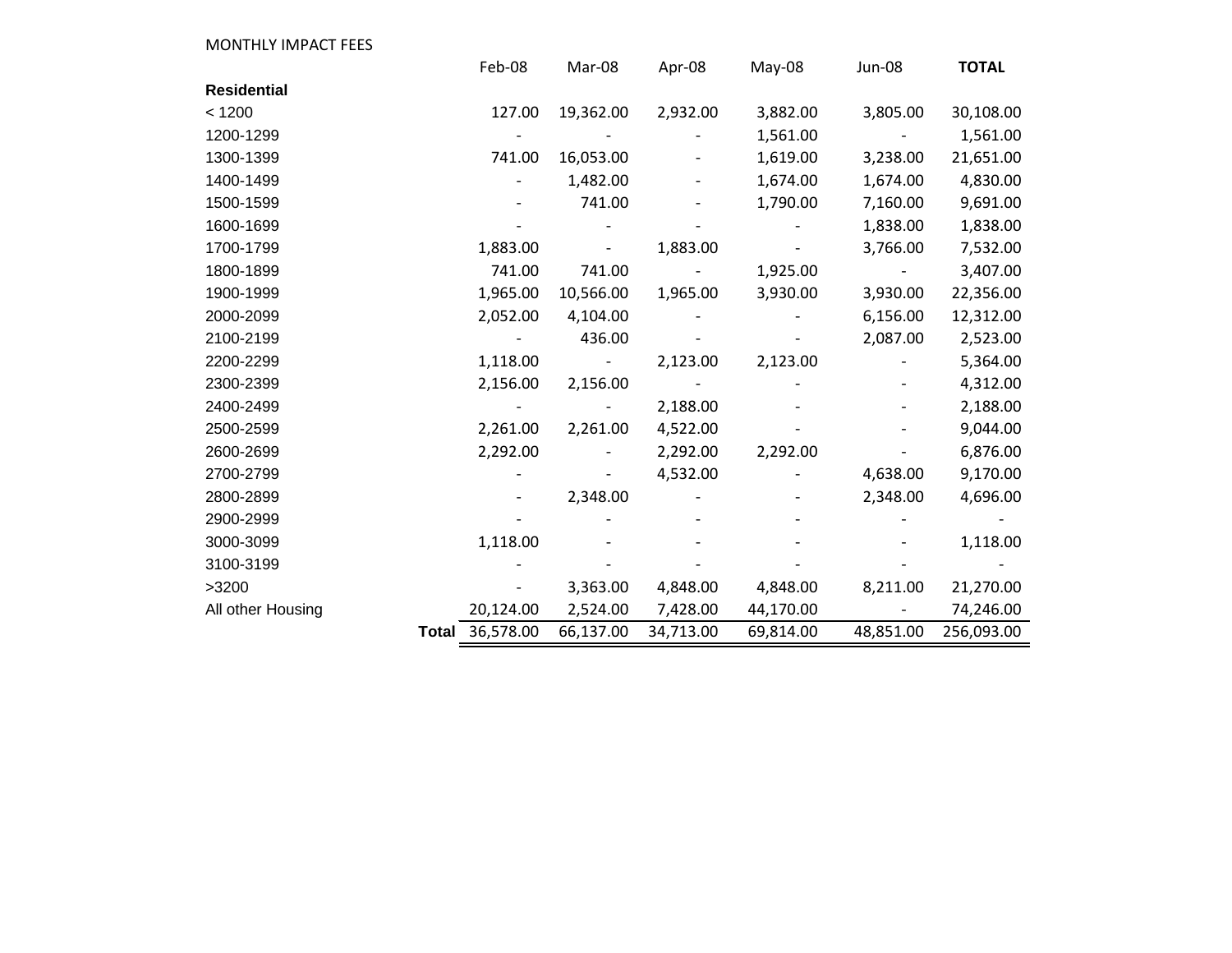|                                     | Feb-08    | Mar-08   | Apr-08    | $May-08$ | Jun-08     | <b>TOTALS</b> |
|-------------------------------------|-----------|----------|-----------|----------|------------|---------------|
| <b>Commercial (Non residential)</b> |           |          |           |          |            |               |
| Com/Shop Ctr 50,000 sf or less      | 2,026.55  | 3,328.69 | 28,475.05 | 634.88   | 11,147.39  | 45,612.56     |
| Com/Shop Ctr 50,001-100,000 sf      |           |          |           |          |            |               |
| Com/Shop Ctr 100,000-200,000 sf     |           |          |           |          |            |               |
| Com/Shop Ctr over 200,000 sf        |           |          |           |          |            |               |
| Office/Inst 25,000 sf or less       | 9,522.55  |          | 4,664.22  | 1,222.98 | 237,528.09 | 252,937.84    |
| Office/Inst 25,001-50,000 sf        |           |          |           |          |            |               |
| Office/Inst 50,001-100,000 sf       |           |          |           |          |            |               |
| Office/Inst over 100,000 sf         | 39,124.65 |          |           |          |            | 39,124.65     |
| Light Industrial                    |           |          |           | 472.19   |            | 472.19        |
| Warehousing                         |           |          |           |          |            |               |
| <b>Total</b>                        | 50,673.75 | 3,328.69 | 33,139.27 | 2,330.05 | 248,675.48 | 338,147.24    |

| Totals (Residential + Commercial) 87,251.75 69,465.69 67,852.27 72,144.05 297,526.48 594,240.24 |  |  |  |  |  |  |
|-------------------------------------------------------------------------------------------------|--|--|--|--|--|--|
|-------------------------------------------------------------------------------------------------|--|--|--|--|--|--|

Balanced to GL Balanced to GL Balanced to GL Balanced to GL Balanced to GL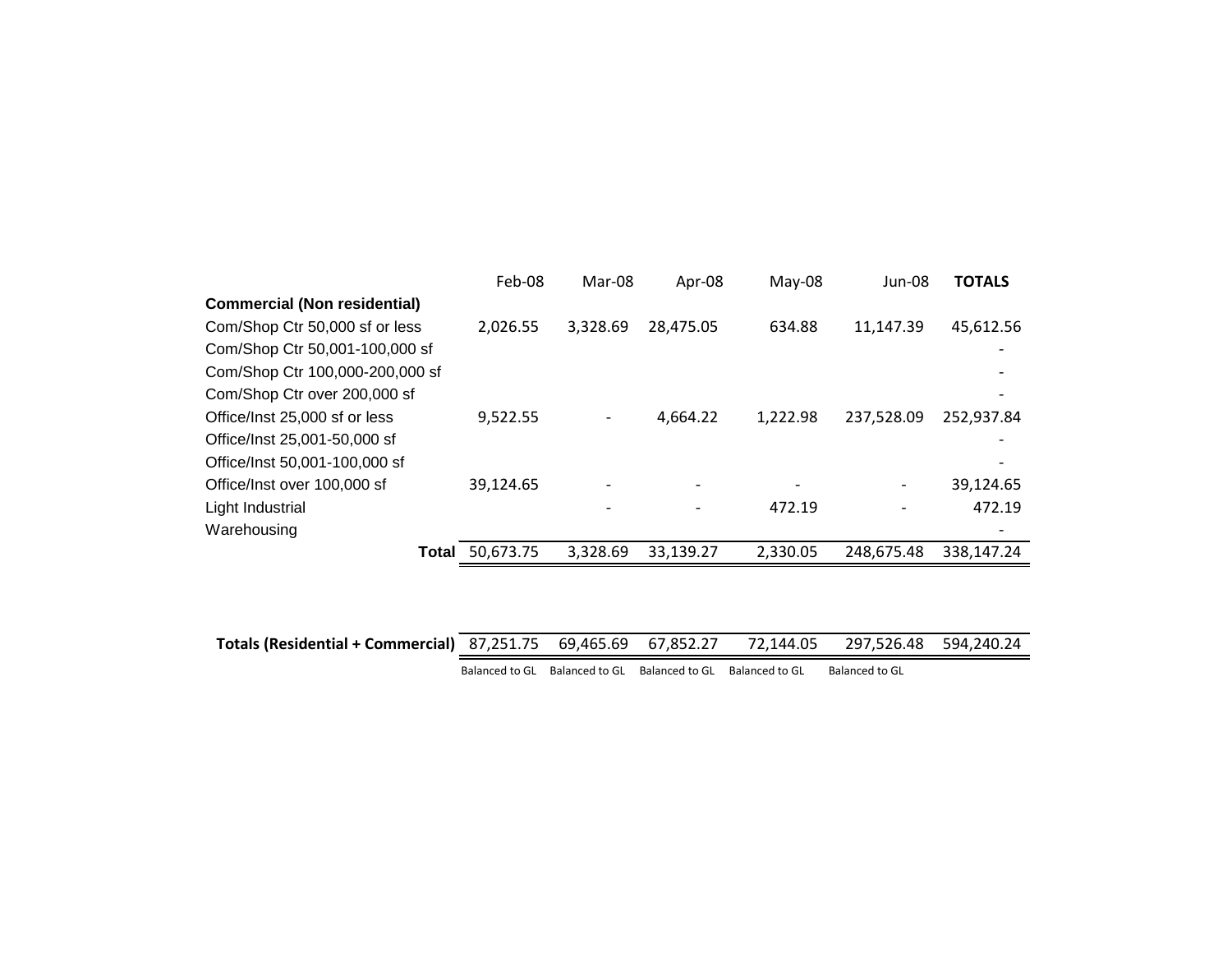# **RESIDENTIAL IMPACT FEES**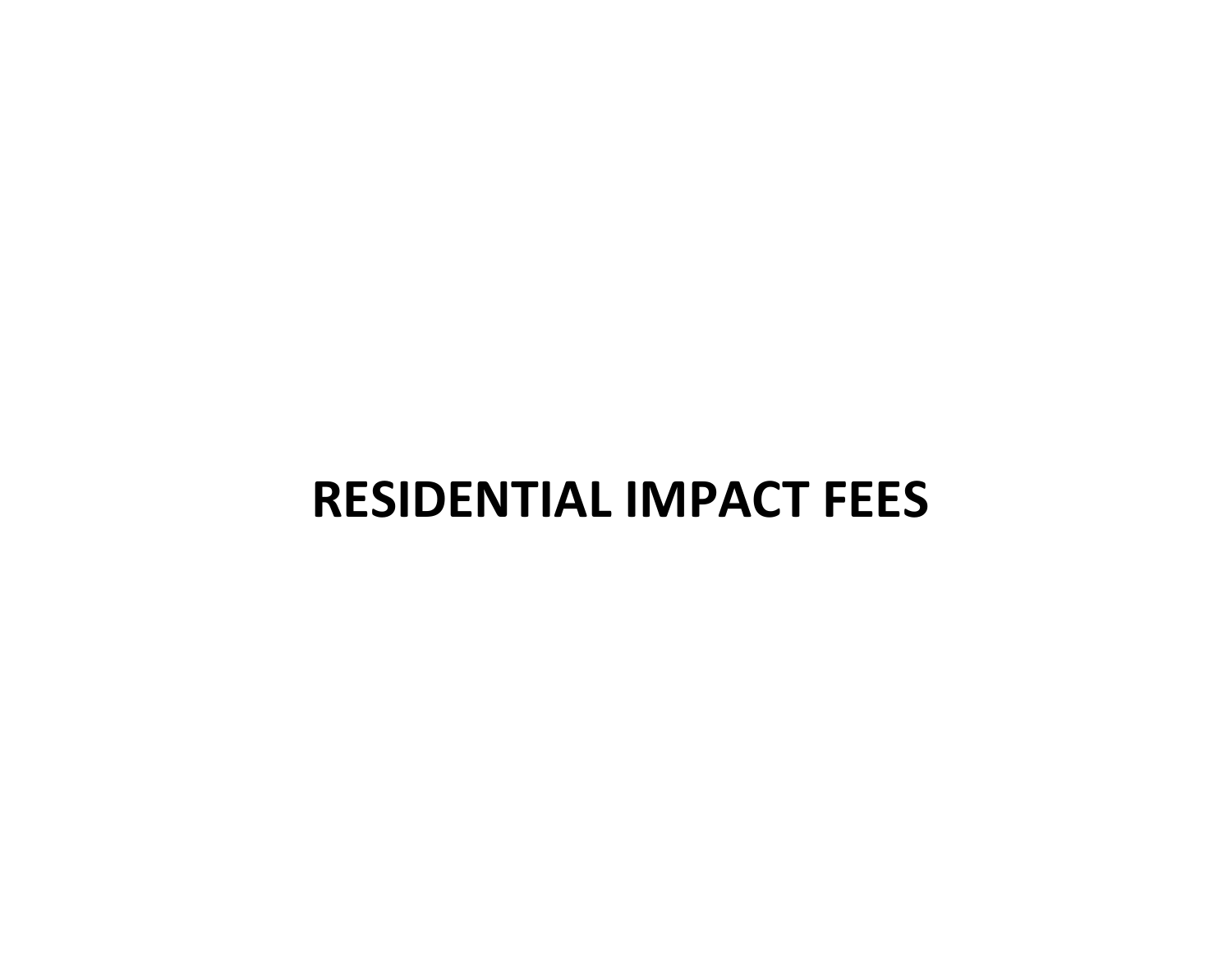#### **Residential <1200 \$1405.00**

|                                |          |                                 |                                  |           | <b>Fire</b> | <b>Police</b> | Road      | <b>Parks</b> | <b>Com Serv</b> |
|--------------------------------|----------|---------------------------------|----------------------------------|-----------|-------------|---------------|-----------|--------------|-----------------|
| Permit                         | Date     | Address                         | Name                             | Total     | 5.48%       | 1.00%         | 57.94%    | 22.78%       | 12.81%          |
| B20080038                      |          | 02/15/08 635 S 6TH ST E         | <b>HONEYCUTT SERVICES</b>        | 127.00    | 6.96        | 1.27          | 73.58     | 28.93        | 16.27           |
| <b>TOTAL FOR FEBRUARY 2008</b> |          |                                 |                                  | 127.00    | 6.96        | 1.27          | 73.58     | 28.93        | 16.27           |
|                                |          |                                 |                                  |           |             |               |           |              |                 |
| B20080086                      |          | 03/05/08 3426 A CONNERY WAY     | PLEASANT VIEW HOMES              | 1405.00   | 77.00       | 14.00         | 814.00    | 320.00       | 180.00          |
| B20080088                      |          | 03/05/08 3426 B CONNERY WAY     | PLEASANT VIEW HOMES              | 741.00    | 40.61       | 7.38          | 429.31    | 168.77       | 94.93           |
| B20080082                      |          | 03/05/08 3538 A CONNERY WAY     | PLEASANT VIEW HOMES              | 1405.00   | 77.00       | 14.00         | 814.00    | 320.00       | 180.00          |
| B20080084                      |          | 03/05/08 3538 B CONNERY WAY     | PLEASANT VIEW HOMES              | 1405.00   | 77.00       | 14.00         | 814.00    | 320.00       | 180.00          |
| B20080094                      |          | 03/05/08 3526 A CONNERY WAY     | PLEASANT VIEW HOMES              | 1405.00   | 77.00       | 14.00         | 814.00    | 320.00       | 180.00          |
| B20080096                      |          | 03/05/08 3526 B CONNERY WAY     | PLEASANT VIEW HOMES              | 1405.00   | 77.00       | 14.00         | 814.00    | 320.00       | 180.00          |
| B20080145                      | 03/05/08 |                                 | <b>HABITAT FOR HUMANITY</b>      | 1405.00   | 77.00       | 14.00         | 814.00    | 320.00       | 180.00          |
| B20080074                      |          | 03/07/08 442 KENSINGTON AVE     | ZARANSKY, JOYCE                  | 214.00    | 11.73       | 2.13          | 123.98    | 48.74        | 27.42           |
| B20080127                      |          | 03/12/08 3552 A CONNERY WAY     | PLEASANT VIEW HOMES              | 1405.00   | 77.00       | 14.00         | 814.00    | 320.00       | 180.00          |
| B20080129                      |          | 03/12/08 3552 B CONNERY WAY     | PLEASANT VIEW HOMES              | 1405.00   | 77.00       | 14.00         | 814.00    | 320.00       | 180.00          |
| B20080090                      |          | 03/12/08 3438 A CONNERY WAY     | PLEASANT VIEW HOMES              | 1405.00   | 77.00       | 14.00         | 814.00    | 320.00       | 180.00          |
| B20080092                      |          | 03/12/08 3438 B CONNERY WAY     | PLEASANT VIEW HOMES              | 1405.00   | 77.00       | 14.00         | 814.00    | 320.00       | 180.00          |
| B20080140                      |          | 03/12/08 3450 A CONNERY WAY     | PLEASANT VIEW HOMES              | 1405.00   | 77.00       | 14.00         | 814.00    | 320.00       | 180.00          |
| B20080142                      |          | 03/12/08 3450 B CONNERY WAY     | PLEASANT VIEW HOMES              | 1405.00   | 77.00       | 14.00         | 814.00    | 320.00       | 180.00          |
| B20080051                      |          | 03/14/08 1530 S 12TH ST W A     | HANKS LIMITED COMPANY            | 1405.00   | 77.00       | 14.00         | 814.00    | 320.00       | 180.00          |
| B20080184                      |          | 03/21/08 117 TAKIMA DR          | <b>JASON LONSKI CONSTRUCTION</b> | 82.00     | 4.49        | 0.82          | 47.51     | 18.68        | 10.51           |
| B20071487                      |          | 03/24/08 5251 DOROTHY CT        | <b>WOEHLER CONSTRUCTION</b>      | 60.00     | 3.29        | 0.60          | 34.76     | 13.67        | 7.69            |
| <b>TOTAL FOR MARCH 2008</b>    |          |                                 |                                  | 19,362.00 | 1,061.12    | 192.93        | 11,217.56 | 4,409.85     | 2,480.54        |
| B20080270                      | 04/09/08 |                                 | <b>HABITAT FOR HUMANITY</b>      | 1405.00   | 77.00       | 14.00         | 814.00    | 320.00       | 180.00          |
| B20080283                      |          | 04/14/08 4423 MARTINDALE WAY    | <b>WESMONT BUILDERS</b>          | 1405.00   | 77.00       | 14.00         | 814.00    | 320.00       | 180.00          |
| B20080293                      |          | 04/28/08 2412 S 9TH ST W        | PERKINS CONSTRUCTION             | 122.00    | 6.69        | 1.22          | 70.68     | 27.79        | 15.63           |
| <b>TOTAL FOR APRIL 2008</b>    |          |                                 |                                  | 2,932.00  | 160.69      | 29.22         | 1,698.68  | 667.79       | 375.63          |
|                                |          |                                 |                                  |           |             |               |           |              |                 |
| B20080318                      |          | 05/05/08 1512 S 8TH ST W        | ZEPEDA HOMES INC                 | 1405.00   | 77.00       | 14.00         | 814.00    | 320.00       | 180.00          |
| B20080367                      | 05/06/08 |                                 | JARED LANGLEY ENTERPRISES        | 1405.00   | 77.00       | 14.00         | 814.00    | 320.00       | 180.00          |
| B20080223                      |          | 05/12/08 345 CONNELL AVE        | <b>AYERS CONSTRUCTION</b>        | 169.00    | 9.26        | 1.68          | 97.91     | 38.49        | 21.65           |
| B20080233                      |          | 05/12/08 1017 SHERWOOD ST       | DOHR, KEVIN B                    | 93.00     | 5.10        | 0.93          | 53.88     | 21.18        | 11.91           |
| B20080513                      |          | 05/16/08 2616 DIAMOND MEADOW CT | THORNE, BRETT AND ALISON         | 31.00     | 1.70        | 0.31          | 17.96     | 7.06         | 3.97            |
| B20080462                      |          | 05/22/08 525 BLAINE ST          | MCMAHON CONSTRUCTION             | 413.00    | 22.63       | 4.12          | 239.28    | 94.06        | 52.91           |
| B20080564                      |          | 05/23/08 831 JACKSON ST         | PRIEST, ERIC & ANGELA            | 366.00    | 20.06       | 3.65          | 212.05    | 83.36        | 46.89           |
| <b>TOTAL FOR MAY 2008</b>      |          |                                 |                                  | 3,882.00  | 212.75      | 38.68         | 2,249.07  | 884.16       | 497.34          |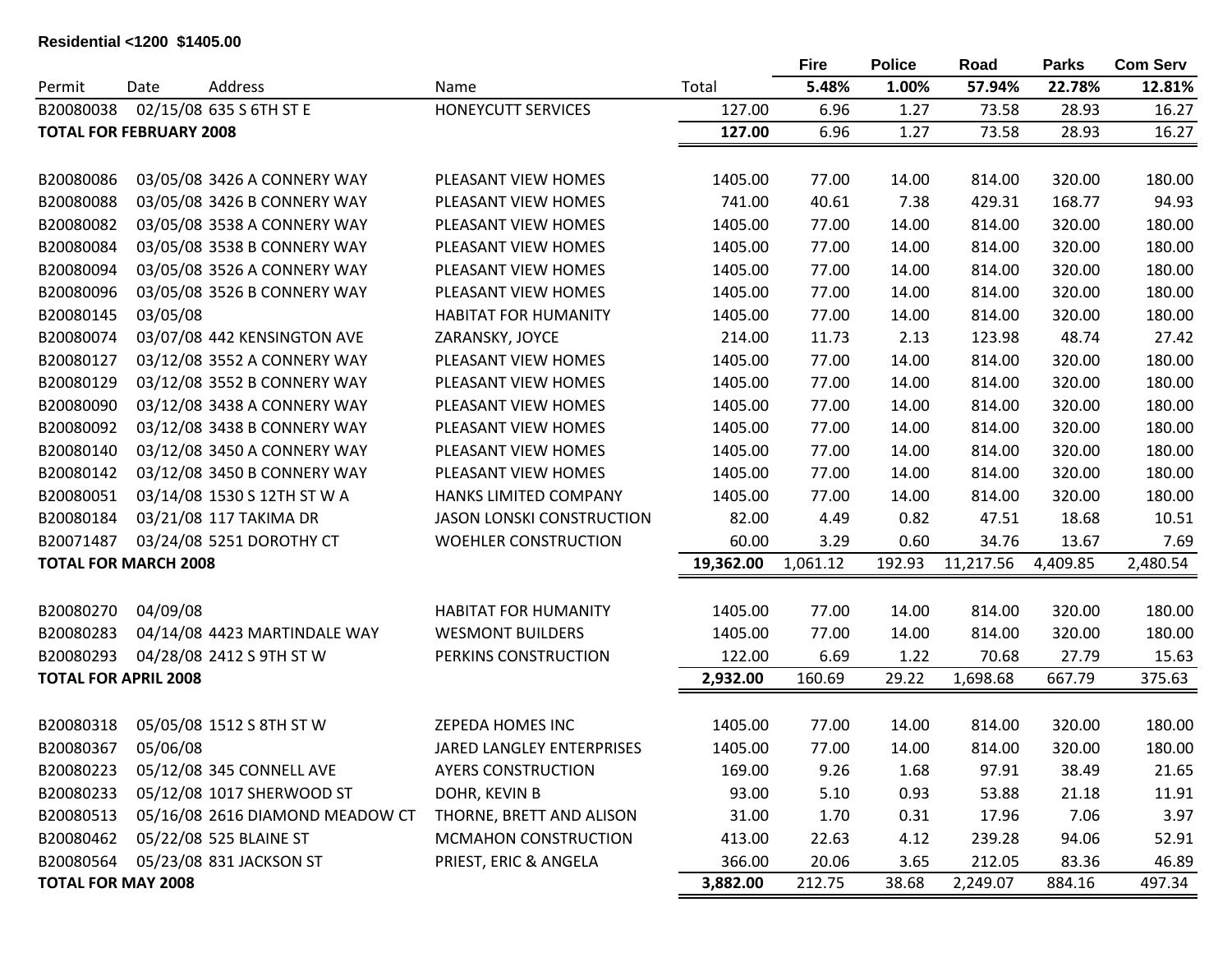| B20080343                  | 05/30/08 730 N 4TH ST W      | RILEY, JORDAN & PORSCHE             | 105.00   | 5.75   | 1.05  | 60.83    | 23.91  | 13.45  |
|----------------------------|------------------------------|-------------------------------------|----------|--------|-------|----------|--------|--------|
| B20080536                  | 06/03/08 6520 GHARRETT AVE   | DALTON CONSTRUCTION                 | 267.00   | 14.63  | 2.66  | 154.69   | 60.81  | 34.21  |
| B20080515                  | 06/04/08 1237 S 2ND ST W     | HANDEL, GLORIA                      | 52.00    | 2.85   | 0.52  | 30.13    | 11.84  | 6.66   |
| B20071679                  | 06/06/08 1624 THAMES ST      | JASON LONSKI CONSTRUCTION           | 85.00    | 4.66   | 0.85  | 49.25    | 19.36  | 10.89  |
| B20080276                  | 06/18/08 1203 DICKINSON ST   | SCARIANO CONSTRUCTION               | 76.00    | 4.17   | 0.76  | 44.03    | 17.31  | 9.74   |
| B20080645                  | 06/19/08 4927 CHRISTIAN DR   | <b>THOMPSON, ROBERT &amp; TERRY</b> | 174.00   | 9.54   | 1.73  | 100.81   | 39.63  | 22.29  |
| B20080579                  | 06/19/08 4443 MARTINDALE WAY | <b>WESMONT BUILDERS</b>             | 1405.00  | 77.00  | 14.00 | 814.00   | 320.00 | 180.00 |
| B20080580                  | 06/19/08 4451 MARTINDALE WAY | <b>WESMONT BUILDERS</b>             | 1405.00  | 77.00  | 14.00 | 814.00   | 320.00 | 180.00 |
| B20080604                  | 06/23/08 510 ARBOR ST        | <b>JASON LONSKI CONSTRUCTION</b>    | 236.00   | 12.93  | 2.35  | 136.73   | 53.75  | 30.23  |
| <b>TOTAL FOR JUNE 2008</b> |                              |                                     | 3,805.00 | 208.53 | 37.91 | 2,204.46 | 866.62 | 487.47 |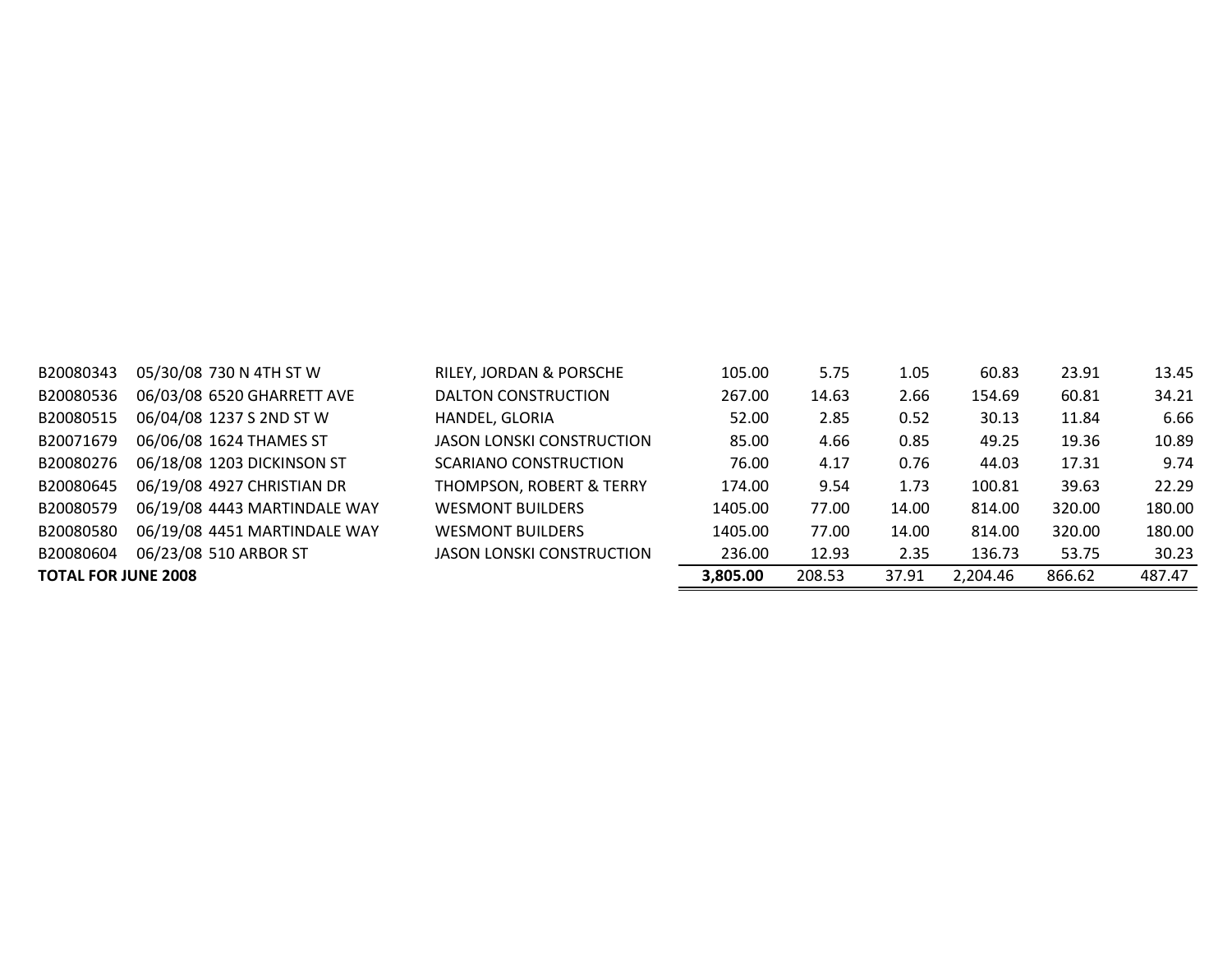#### **Residential 1200-1299 \$1561.00**

|                               |          |         |                             |          | <b>Fire</b> | <b>Police</b> | Road   | <b>Parks</b> | <b>Com Serv</b> |
|-------------------------------|----------|---------|-----------------------------|----------|-------------|---------------|--------|--------------|-----------------|
| Permit                        | Date     | Address | Name                        | Total    | 5.25%       | 0.96%         | 55.80% | 24.34%       | 13.65%          |
| <b>NONE FOR FEBRUARY 2008</b> |          |         |                             |          |             |               |        |              |                 |
| <b>NONE FOR MARCH 2008</b>    |          |         |                             |          |             |               |        |              |                 |
| <b>NONE FOR APRIL 2008</b>    |          |         |                             |          |             |               |        |              |                 |
|                               |          |         |                             |          |             |               |        |              |                 |
| B20080371                     | 05/08/08 |         | <b>TAMARACK ENTERPRISES</b> | 1561.00  | 81.95       | 14.99         | 871.04 | 379.95       | 213.08          |
| <b>TOTAL MAY 2008</b>         |          |         |                             | 1,561.00 | 81.95       | 14.99         | 871.04 | 379.95       | 213.08          |
|                               |          |         |                             |          |             |               |        |              |                 |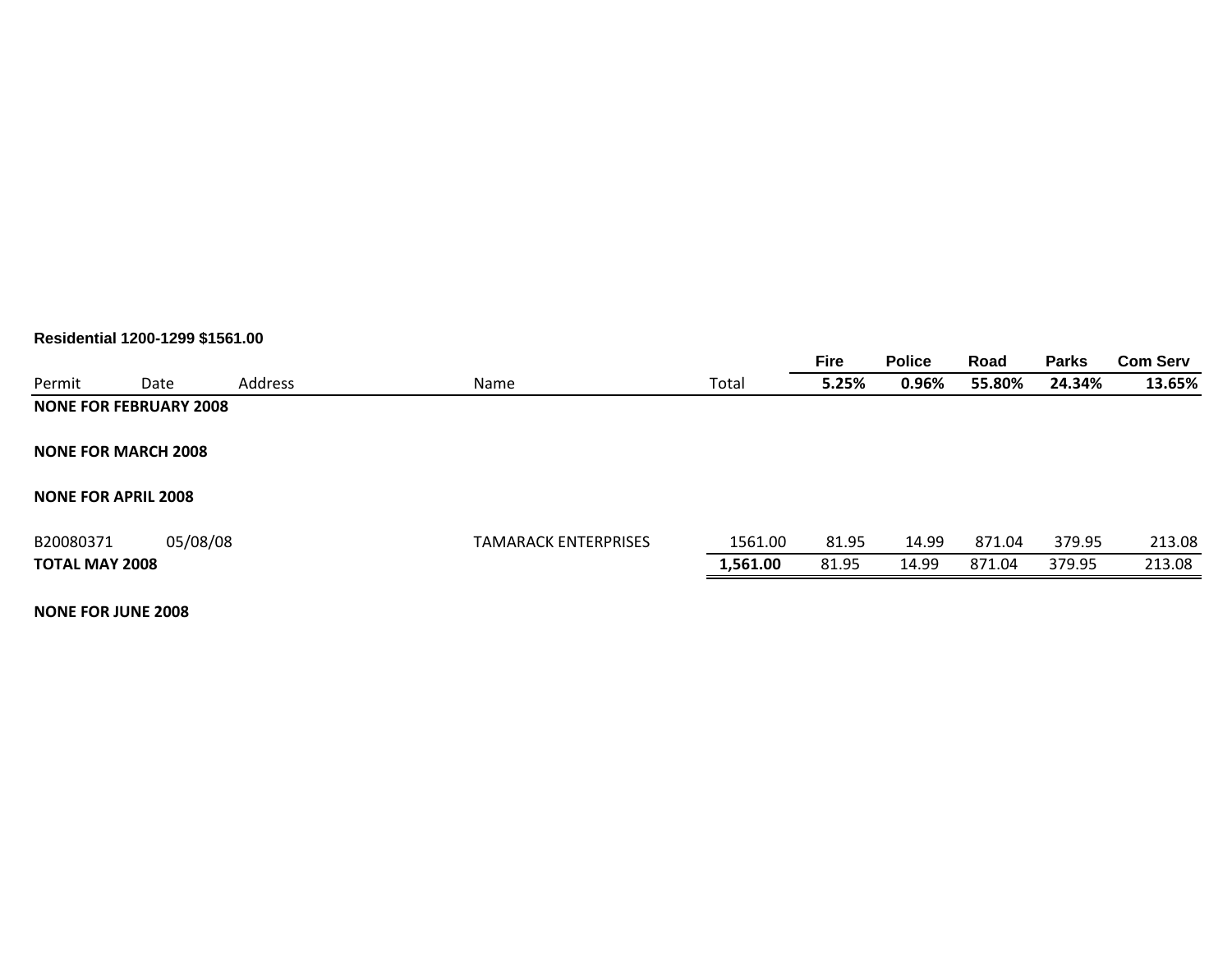#### **Residential 1300-1399 \$1619.00**

|           |                                |                              |                              |           | <b>Fire</b> | <b>Police</b> | Road     | <b>Parks</b> | <b>Com Serv</b> |
|-----------|--------------------------------|------------------------------|------------------------------|-----------|-------------|---------------|----------|--------------|-----------------|
| Permit    | Date                           | Address                      | Name                         | Total     | 5.37%       | 0.99%         | 57.01%   | 23.47%       | 13.16%          |
| B20070360 |                                | 02/13/08 4403 MARTINDALE WAY | <b>WESMONT BUILDERS DEV</b>  | 741.00    | 39.79       | 7.34          | 422.44   | 173.91       | 97.52           |
|           | <b>TOTAL FOR FEBRUARY 2008</b> |                              |                              | 741.00    | 39.79       | 7.34          | 422.44   | 173.91       | 97.52           |
|           |                                |                              |                              |           |             |               |          |              |                 |
| B20080132 |                                | 03/12/08 3344 A CONNERY WAY  | PLEASANT VIEW HOMES          | 1619.00   | 86.94       | 16.03         | 922.99   | 379.98       | 213.06          |
| B20080134 |                                | 03/12/08 3344 B CONNERY WAY  | PLEASANT VIEW HOMES          | 1619.00   | 86.94       | 16.03         | 922.99   | 379.98       | 213.06          |
| B20080136 |                                | 03/12/08 3354 A CONNERY WAY  | PLEASANT VIEW HOMES          | 1619.00   | 86.94       | 16.03         | 922.99   | 379.98       | 213.06          |
| B20080138 |                                | 03/12/08 3354 B CONNERY WAY  | PLEASANT VIEW HOMES          | 1619.00   | 86.94       | 16.03         | 922.99   | 379.98       | 213.06          |
| B20080053 |                                | 03/14/08 1530 S 12TH ST W B  | <b>HANKS LIMITED COMPANY</b> | 1619.00   | 86.94       | 16.03         | 922.99   | 379.98       | 213.06          |
| B20070336 |                                | 03/19/08 4415 MARTINDALE WAY | <b>WESMONT BUILDERS</b>      | 741.00    | 39.79       | 7.34          | 422.44   | 173.91       | 97.52           |
| B20080209 |                                | 03/26/08 3759 A CONCORD DR   | PLEASANT VIEW HOMES          | 1619.00   | 86.94       | 16.03         | 922.99   | 379.98       | 213.06          |
| B20080211 |                                | 03/26/08 3759 B CONCORD DR   | PLEASANT VIEW HOMES          | 1619.00   | 86.94       | 16.03         | 922.99   | 379.98       | 213.06          |
| B20080214 |                                | 03/26/08 3741 A CONCORD DR   | PLEASANT VIEW HOMES          | 1619.00   | 86.94       | 16.03         | 922.99   | 379.98       | 213.06          |
| B20080216 |                                | 03/26/08 3741 B CONCORD DR   | PLEASANT VIEW HOMES          | 1619.00   | 86.94       | 16.03         | 922.99   | 379.98       | 213.06          |
| B20070372 |                                | 03/27/08 4439 MARTINDALE WAY | <b>WESMONT BUILDERS</b>      | 741.00    | 39.79       | 7.34          | 422.44   | 173.91       | 97.52           |
|           | <b>TOTAL FOR MARCH 2008</b>    |                              |                              | 16,053.00 | 862.05      | 158.92        | 9,151.82 | 3,767.64     | 2,112.57        |
|           | <b>NONE FOR APRIL 2008</b>     |                              |                              |           |             |               |          |              |                 |
| B20080394 |                                | 05/22/08 1507 DEFOE ST       | HIGH FOREST HOMES LLC        | 1619.00   | 86.94       | 16.03         | 922.99   | 379.98       | 213.06          |
|           | <b>TOTAL FOR MAY 2008</b>      |                              |                              | 1,619.00  | 86.94       | 16.03         | 922.99   | 379.98       | 213.06          |
| B20080358 |                                | 06/10/08 3813 SAXONY PLACE   | PLEASANT VIEW HOMES          | 1619.00   | 86.94       | 16.03         | 922.99   | 379.98       | 213.06          |
| B20080363 |                                | 06/24/08 3915 SAXONY PLACE   | PLEASANT VIEW HOMES          | 1619.00   | 86.94       | 16.03         | 922.99   | 379.98       | 213.06          |
|           | <b>TOTAL FOR JUNE 2008</b>     |                              |                              | 3,238.00  | 173.88      | 32.06         | 1,845.98 | 759.96       | 426.12          |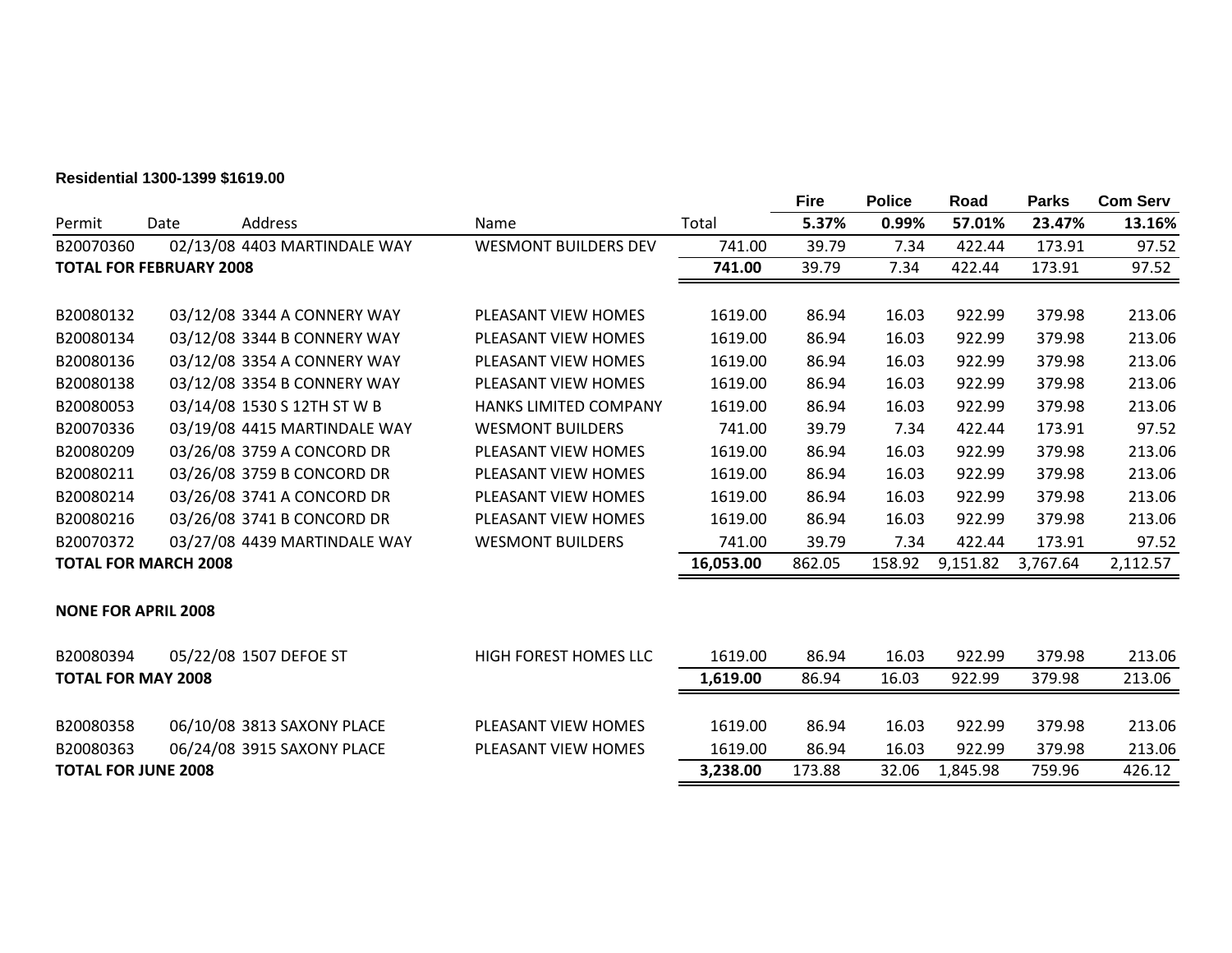### **Residential 1400-1499 \$1674.00**

|                               |                             |                              |                         |          | <b>Fire</b> | <b>Police</b> | Road   | <b>Parks</b> | <b>Com Serv</b> |
|-------------------------------|-----------------------------|------------------------------|-------------------------|----------|-------------|---------------|--------|--------------|-----------------|
| Permit                        | Date                        | <b>Address</b>               | Name                    | Total    | 5.50%       | 1.02%         | 58.06% | 22.70%       | 12.72%          |
| <b>NONE FOR FEBRUARY 2008</b> |                             |                              |                         |          |             |               |        |              |                 |
| B20070361                     |                             | 03/04/08 4447 MARTINDALE WAY | <b>WESMONT BUILDERS</b> | 741.00   | 40.76       | 7.56          | 430.22 | 168.21       | 94.26           |
| B20070345                     |                             | 03/04/08 4411 MARTINDALE WAY | <b>WESMONT BUILDERS</b> | 741.00   | 40.76       | 7.56          | 430.22 | 168.21       | 94.26           |
|                               | <b>TOTAL FOR MARCH 2008</b> |                              |                         |          | 81.51       | 15.12         | 860.45 | 336.41       | 188.51          |
| <b>NONE FOR APRIL 2008</b>    |                             |                              |                         |          |             |               |        |              |                 |
| B20080387                     |                             | 05/09/08 2740 RODERICK WAY   | ALL ABOUT CONSTRUCTION  | 1674.00  | 92.07       | 17.07         | 971.92 | 380.00       | 212.93          |
| <b>TOTAL FOR MAY 2008</b>     |                             |                              |                         | 1,674.00 | 92.07       | 17.07         | 971.92 | 380.00       | 212.93          |
| B20080362                     |                             | 06/10/08 3825 SAXONY PLACE   | PLEASANT VIEW HOMES     | 1674.00  | 92.07       | 17.07         | 971.92 | 380.00       | 212.93          |
| <b>TOTAL FOR JUNE 2008</b>    |                             |                              |                         | 1674.00  | 92.07       | 17.07         | 971.92 | 380.00       | 212.93          |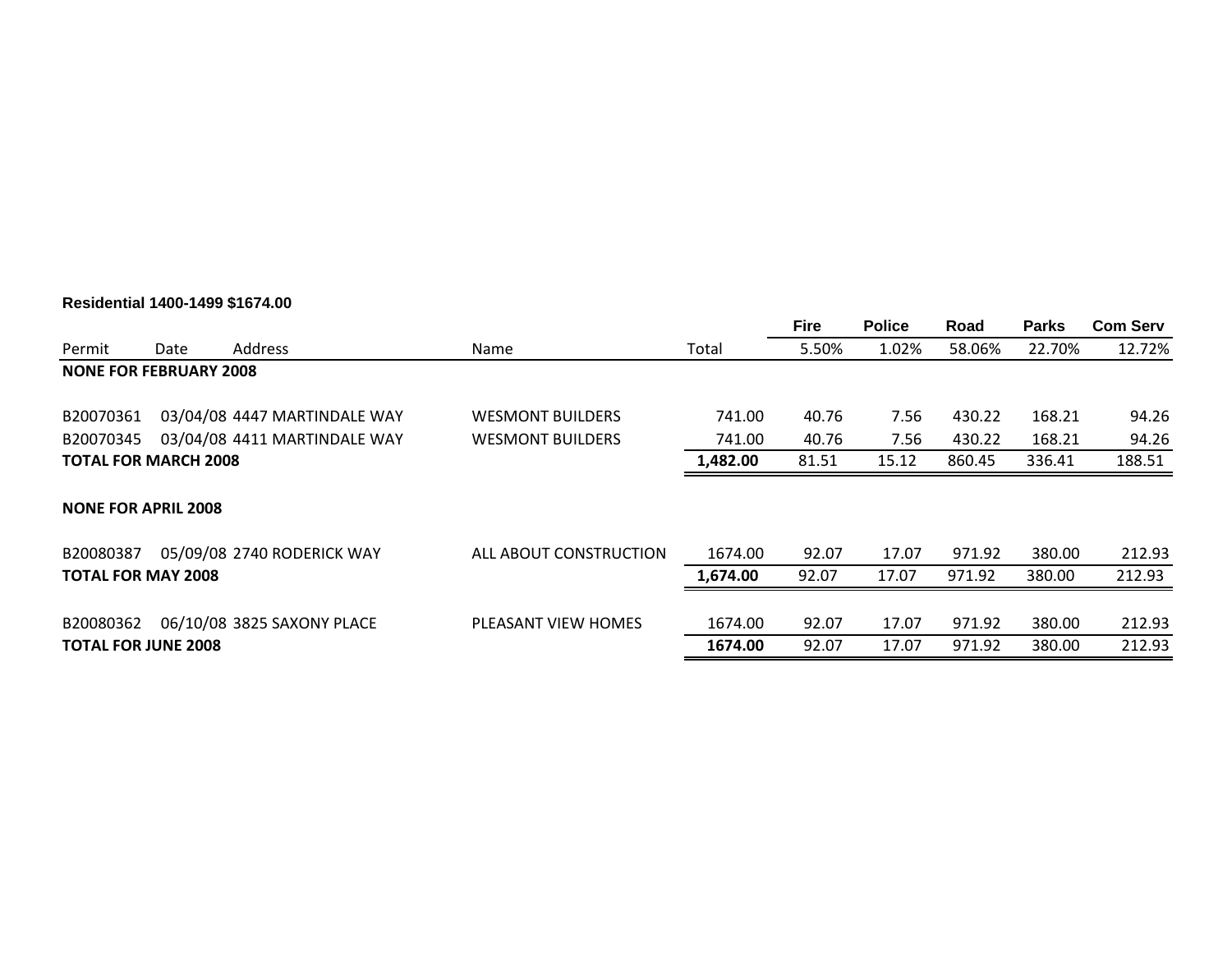#### **Residential 1500-1599 \$1790.00**

|                               |          |                              |                                    |          | <b>Fire</b> | <b>Police</b> | Road     | <b>Parks</b> | <b>Com Serv</b> |
|-------------------------------|----------|------------------------------|------------------------------------|----------|-------------|---------------|----------|--------------|-----------------|
| Permit                        | Date     | Address                      | Name                               | Total    | 5.36%       | 0.95%         | 56.81%   | 23.58%       | 13.30%          |
| <b>NONE FOR FEBRUARY 2008</b> |          |                              |                                    |          |             |               |          |              |                 |
| B20070374                     |          | 03/04/08 4431 MARTINDALE WAY | <b>WESMONT BUILDERS</b>            | 741.00   | 39.72       | 7.04          | 420.96   | 174.73       | 98.55           |
| <b>TOTAL FOR MARCH 2008</b>   |          |                              |                                    | 741.00   | 39.72       | 7.04          | 420.96   | 174.73       | 98.55           |
| <b>NONE FOR APRIL 2008</b>    |          |                              |                                    |          |             |               |          |              |                 |
| B20080012                     |          | 05/15/08 1263 DAKOTA ST      | <b>BUCHANAN, JACK &amp; TERESA</b> | 1790.00  | 95.94       | 17.01         | 1016.90  | 422.08       | 238.07          |
| <b>TOTAL FOR MAY 2008</b>     |          |                              |                                    | 1,790.00 | 95.94       | 17.01         | 1,016.90 | 422.08       | 238.07          |
| B20080508                     | 06/10/08 |                              | <b>EDGELL BUILDING</b>             | 1790.00  | 95.94       | 17.01         | 1016.90  | 422.08       | 238.07          |
| B20080511                     | 06/10/08 |                              | <b>EDGELL BUILDING</b>             | 1790.00  | 95.94       | 17.01         | 1016.90  | 422.08       | 238.07          |
| B20080361                     |          | 06/24/08 3903 SAXONY PLACE   | PLEASANT VIEW HOMES                | 1790.00  | 95.94       | 17.01         | 1016.90  | 422.08       | 238.07          |
| B20080365                     |          | 06/24/08 3927 SAXONY PLACE   | PLEASANT VIEW HOMES                | 1790.00  | 95.94       | 17.01         | 1016.90  | 422.08       | 238.07          |
| <b>TOTAL FOR JUNE 2008</b>    |          |                              |                                    | 7,160.00 | 383.78      | 68.02         | 4,067.60 | 1,688.33     | 952.28          |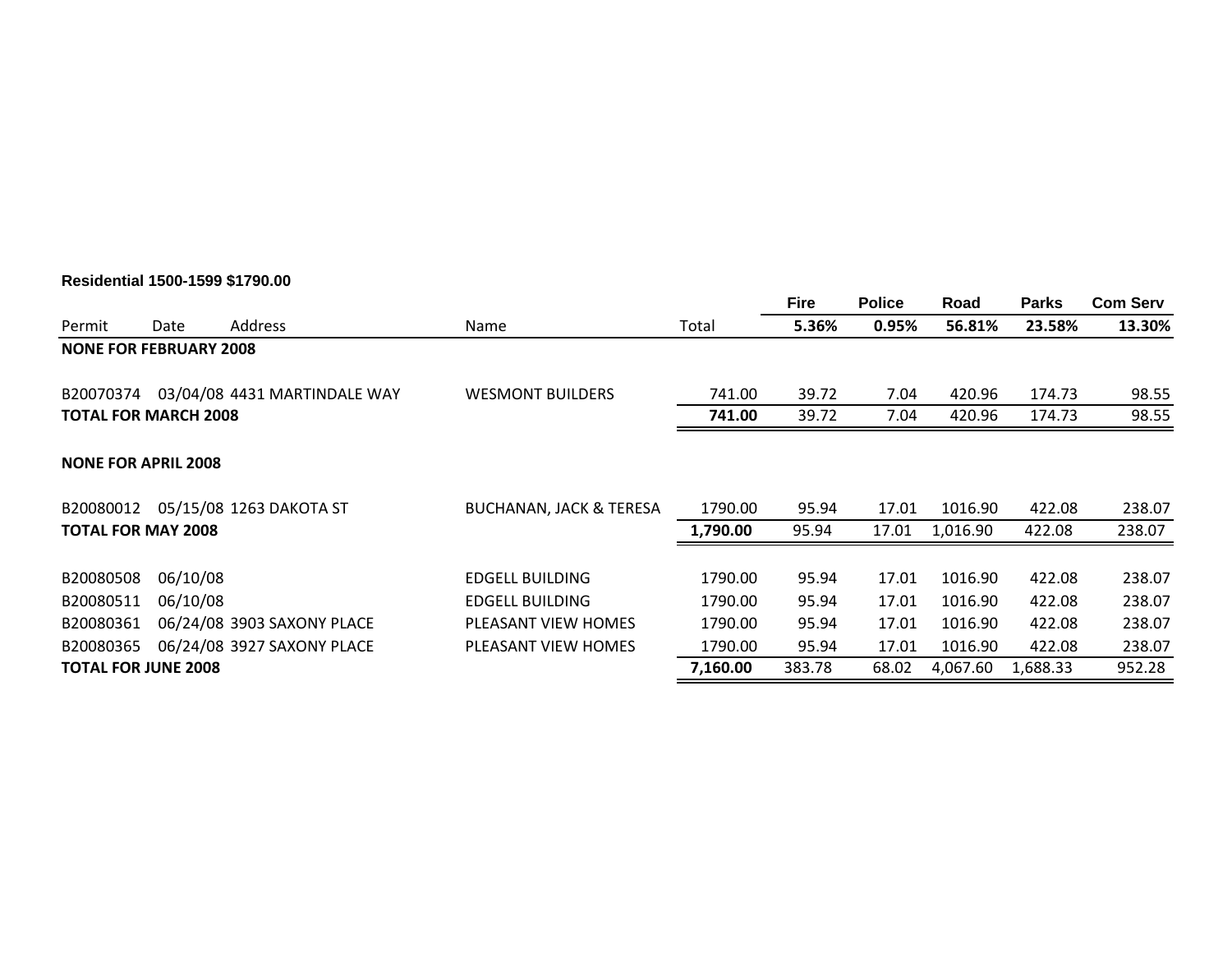#### **Residential 1600-1699 \$1838.00**

|                          |                               |                           |             |          | <b>Fire</b> | <b>Police</b> | Road     | <b>Parks</b> | <b>Com Serv</b> |
|--------------------------|-------------------------------|---------------------------|-------------|----------|-------------|---------------|----------|--------------|-----------------|
| Permit                   | Date                          | Address                   | <b>Name</b> | Total    | 5.44%       | 0.98%         | 57.67%   | 22.96%       | 12.95%          |
|                          | <b>NONE FOR FEBRUARY 2008</b> |                           |             |          |             |               |          |              |                 |
|                          | <b>NONE FOR MARCH 2008</b>    |                           |             |          |             |               |          |              |                 |
|                          | <b>NONE FOR APRIL 2008</b>    |                           |             |          |             |               |          |              |                 |
| <b>NONE FOR MAY 2008</b> |                               |                           |             |          |             |               |          |              |                 |
| B20080569                |                               | 6/23/2008 2005 S 7TH ST W | LONG, JACOB | 1838.00  | 99.99       | 18.01         | 1059.97  | 422.00       | 238.02          |
|                          | <b>TOTAL FOR JUNE 2008</b>    |                           |             | 1,838.00 | 99.99       | 18.01         | 1,059.97 | 422.00       | 238.02          |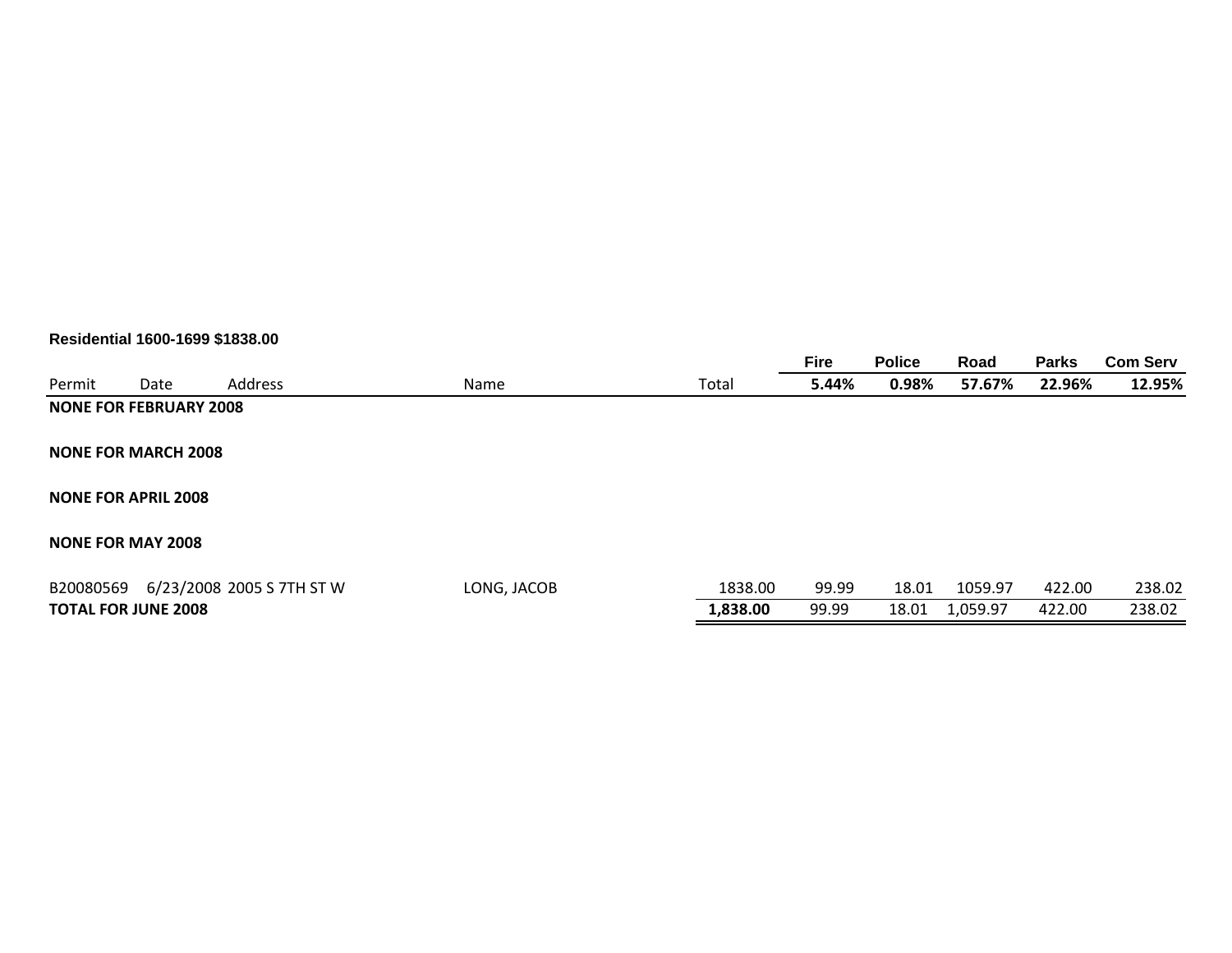#### **Residential 1700-1799 \$1883.00**

|                                |          |                             |                           |          | <b>Fire</b> | <b>Police</b> | Road     | <b>Parks</b> | <b>Com Serv</b> |
|--------------------------------|----------|-----------------------------|---------------------------|----------|-------------|---------------|----------|--------------|-----------------|
| Permit                         | Date     | <b>Address</b>              | Name                      | Total    | 5.52%       | 1.01%         | 58.42%   | 22.41%       | 12.64%          |
| B20080064                      |          | 02/20/08 1727 SHINDIG DRIVE | BEAUCHAMP CONSTRUCTION    | 1883.00  | 103.94      | 19.02         | 1100.05  | 421.98       | 238.01          |
| <b>TOTAL FOR FEBRUARY 2008</b> |          |                             |                           | 1,883.00 | 103.94      | 19.02         | 1,100.05 | 421.98       | 238.01          |
| <b>NONE FOR MARCH 2008</b>     |          |                             |                           |          |             |               |          |              |                 |
| B20080314                      | 04/18/08 |                             | <b>MARTZ CORPORATION</b>  | 1883.00  | 103.94      | 19.02         | 1100.05  | 421.98       | 238.01          |
| <b>TOTAL FOR APRIL 2008</b>    |          |                             |                           | 1,883.00 | 103.94      | 19.02         | 1,100.05 | 421.98       | 238.01          |
| <b>NONE FOR MAY 2008</b>       |          |                             |                           |          |             |               |          |              |                 |
| B20080571                      |          | 06/06/08 6549 E KIKI CT     | <b>EARLS CONSTRUCTION</b> | 1883.00  | 103.94      | 19.02         | 1100.05  | 421.98       | 238.01          |
| B20080360                      |          | 06/24/08 3939 SAXONY PLACE  | PLEASANT VIEW HOMES       | 1883.00  | 103.94      | 19.02         | 1100.05  | 421.98       | 238.01          |
| <b>TOTAL FOR JUNE 2008</b>     |          |                             |                           | 3,766.00 | 207.88      | 38.04         | 2,200.10 | 843.96       | 476.02          |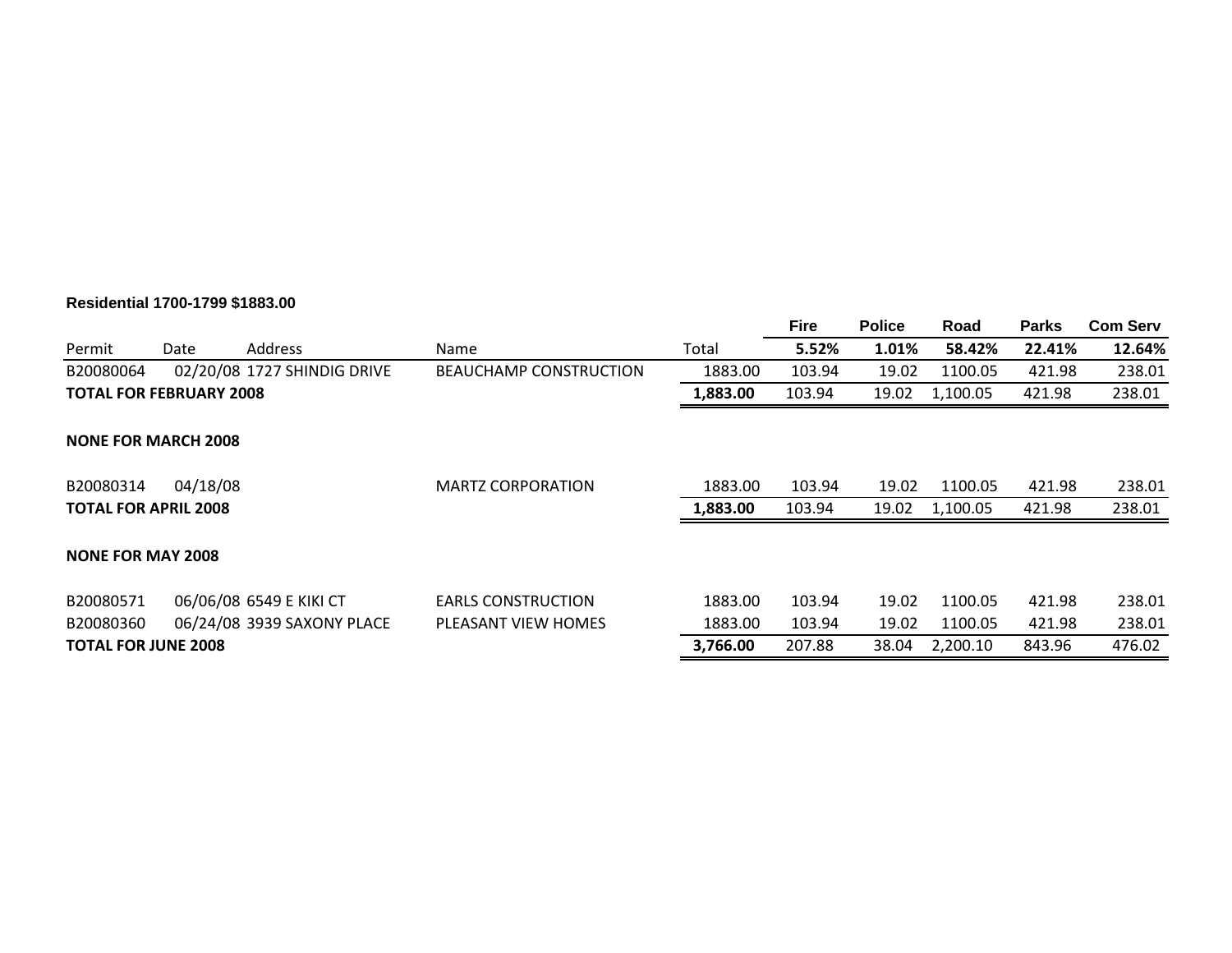#### **Residential 1800-1899 \$1925.00**

|                                |      |                                        |                              |          | <b>Fire</b> | <b>Police</b> | Road     | <b>Parks</b> | <b>Com Serv</b> |
|--------------------------------|------|----------------------------------------|------------------------------|----------|-------------|---------------|----------|--------------|-----------------|
| Permit                         | Date | <b>Address</b>                         | <b>Name</b>                  | Total    | 5.61%       | 0.99%         | 59.12%   | 21.92%       | 12.36%          |
| B20070353                      |      | 02/20/08 4408 MARTINDALE WAY           | <b>WESMONT BUILDERS DEV</b>  | 741.00   | 41.57       | 7.34          | 438.08   | 162.43       | 91.59           |
| <b>TOTAL FOR FEBRUARY 2008</b> |      |                                        |                              | 741.00   | 41.57       | 7.34          | 438.08   | 162.43       | 91.59           |
|                                |      | B20070352 03/24/08 4419 MARTINDALE WAY | <b>WESMONT BUILDERS</b>      | 741.00   | 41.57       | 7.34          | 438.08   | 162.43       | 91.59           |
| <b>TOTAL FOR MARCH 2008</b>    |      |                                        |                              | 741.00   | 41.57       | 7.34          | 438.08   | 162.43       | 91.59           |
|                                |      |                                        |                              |          |             |               |          |              |                 |
| <b>NONE FOR APRIL 2008</b>     |      |                                        |                              |          |             |               |          |              |                 |
|                                |      | B20080462 05/22/08 1519 DEFOE ST       | <b>HIGH FOREST HOMES LLC</b> | 1925.00  | 107.99      | 19.06         | 1138.06  | 421.96       | 237.93          |
| <b>TOTAL FOR MAY 2008</b>      |      |                                        |                              | 1,925.00 | 107.99      | 19.06         | 1,138.06 | 421.96       | 237.93          |
|                                |      |                                        |                              |          |             |               |          |              |                 |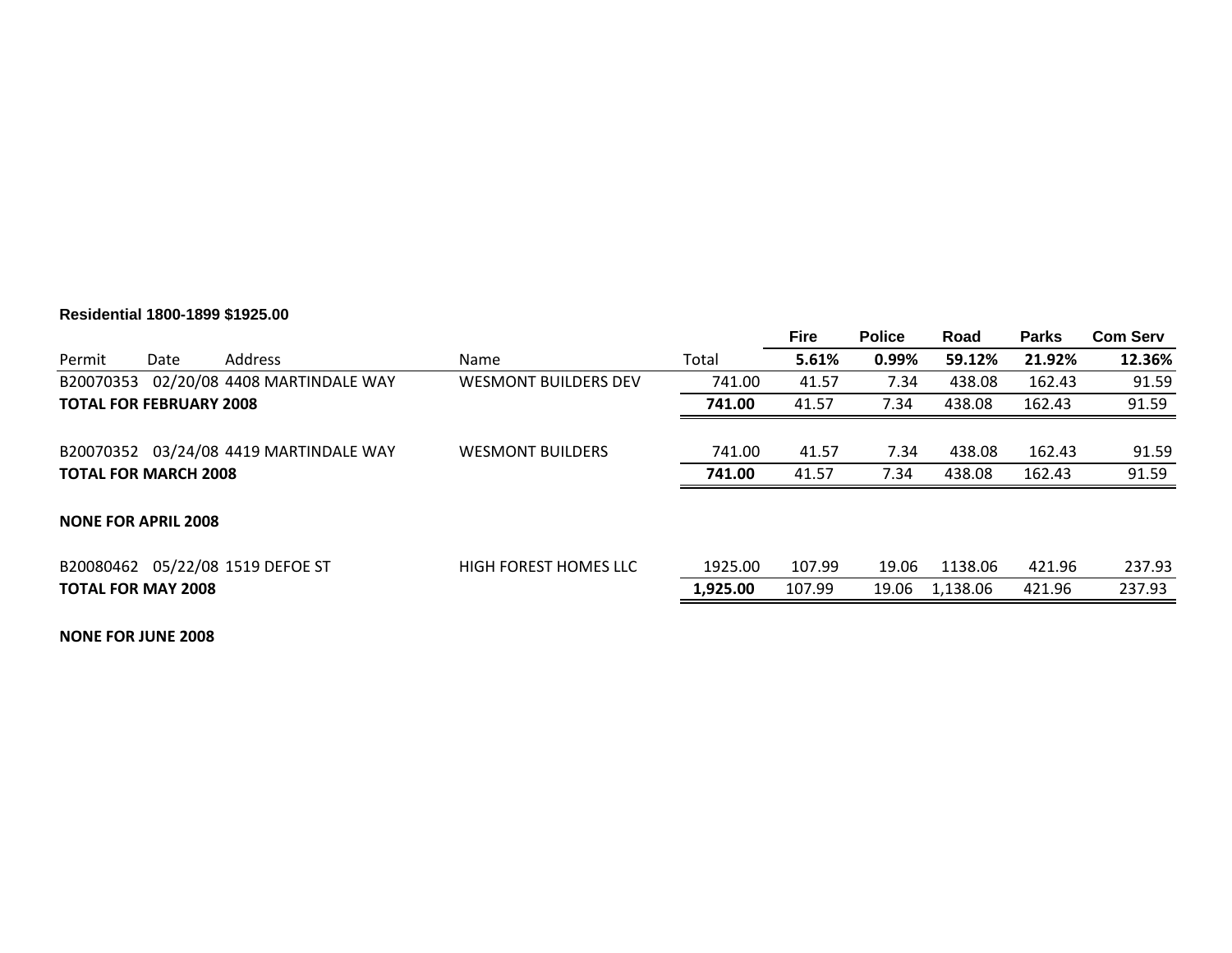#### **Residential 1900-1999 \$1965.00**

|                            |                                |                              |                               |           | <b>Fire</b> | <b>Police</b> | Road     | <b>Parks</b> | <b>Com Serv</b> |
|----------------------------|--------------------------------|------------------------------|-------------------------------|-----------|-------------|---------------|----------|--------------|-----------------|
| Permit                     | Date                           | Address                      | Name                          | Total     | 5.65%       | 1.02%         | 59.75%   | 21.48%       | 12.10%          |
| B20080029                  |                                | 02/06/08 2727 JUNEAU CT      | <b>WESTSLOPE CONSTRUCTION</b> | 1965.00   | 111.02      | 20.04         | 1174.09  | 422.08       | 237.77          |
|                            | <b>TOTAL FOR FEBRUARY 2008</b> |                              |                               | 1,965.00  | 111.02      | 20.04         | 1,174.09 | 422.08       | 237.77          |
|                            |                                |                              |                               |           |             |               |          |              |                 |
| B20080079                  |                                | 03/13/08 4202 BORDEAUX BLVD  | <b>EDGELL BUILDING</b>        | 1965.00   | 111.02      | 20.04         | 1174.09  | 422.08       | 237.77          |
| B20080159                  |                                | 03/13/08 4208 BORDEAUX BLVD  | <b>EDGELL BUILDING</b>        | 1965.00   | 111.02      | 20.04         | 1174.09  | 422.08       | 237.77          |
| B20080164                  | 03/14/08                       |                              | <b>HABITAT FOR HUMANITY</b>   | 1965.00   | 111.02      | 20.04         | 1174.09  | 422.08       | 237.77          |
| B20080169                  | 03/19/08                       |                              | <b>EDGELL BUILDING</b>        | 1965.00   | 111.02      | 20.04         | 1174.09  | 422.08       | 237.77          |
| B20080171                  | 03/19/08                       |                              | <b>EDGELL BUILDING</b>        | 1965.00   | 111.02      | 20.04         | 1174.09  | 422.08       | 237.77          |
| B20070363                  |                                | 03/27/08 4435 MARTINDALE WAY | <b>WESMONT BUILDERS</b>       | 741.00    | 41.87       | 7.56          | 442.75   | 159.17       | 89.66           |
|                            | <b>TOTAL FOR MARCH 2008</b>    |                              |                               | 10,566.00 | 596.98      | 107.77        | 6,313.19 | 2,269.58     | 1,278.49        |
| B20080347                  |                                | 04/23/08 2603 RIATA RD       | <b>BIG SKY BUILDERS</b>       | 1965.00   | 111.02      | 20.04         | 1174.09  | 422.08       | 237.77          |
|                            | <b>TOTAL FOR APRIL 2008</b>    |                              |                               | 1,965.00  | 111.02      | 20.04         | 1,174.09 | 422.08       | 237.77          |
|                            |                                |                              |                               |           |             |               |          |              |                 |
| B20080395                  |                                | 05/22/08 1515 DEFOE ST       | <b>HIGH FOREST HOMES LLC</b>  | 1965.00   | 111.02      | 20.04         | 1174.09  | 422.08       | 237.77          |
| B20080471                  | 05/29/08                       |                              | <b>EDGELL BUILDING</b>        | 1965.00   | 111.02      | 20.04         | 1174.09  | 422.08       | 237.77          |
| <b>TOTAL FOR MAY 2008</b>  |                                |                              |                               | 3,930.00  | 222.05      | 40.09         | 2348.18  | 844.16       | 475.53          |
| B20080492                  |                                | 06/02/08 4220 BORDEAUX BLVD  | <b>EDGELL BUILDING</b>        | 1965.00   | 111.02      | 20.04         | 1174.09  | 422.08       | 237.77          |
| B20080465                  | 06/18/08                       |                              | <b>BEAUCHAMP CONSTRUCTION</b> | 1965.00   | 111.02      | 20.04         | 1174.09  | 422.08       | 237.77          |
| <b>TOTAL FOR JUNE 2008</b> |                                |                              |                               | 3,930.00  | 222.05      | 40.09         | 2,348.18 | 844.16       | 475.53          |
|                            |                                |                              |                               |           |             |               |          |              |                 |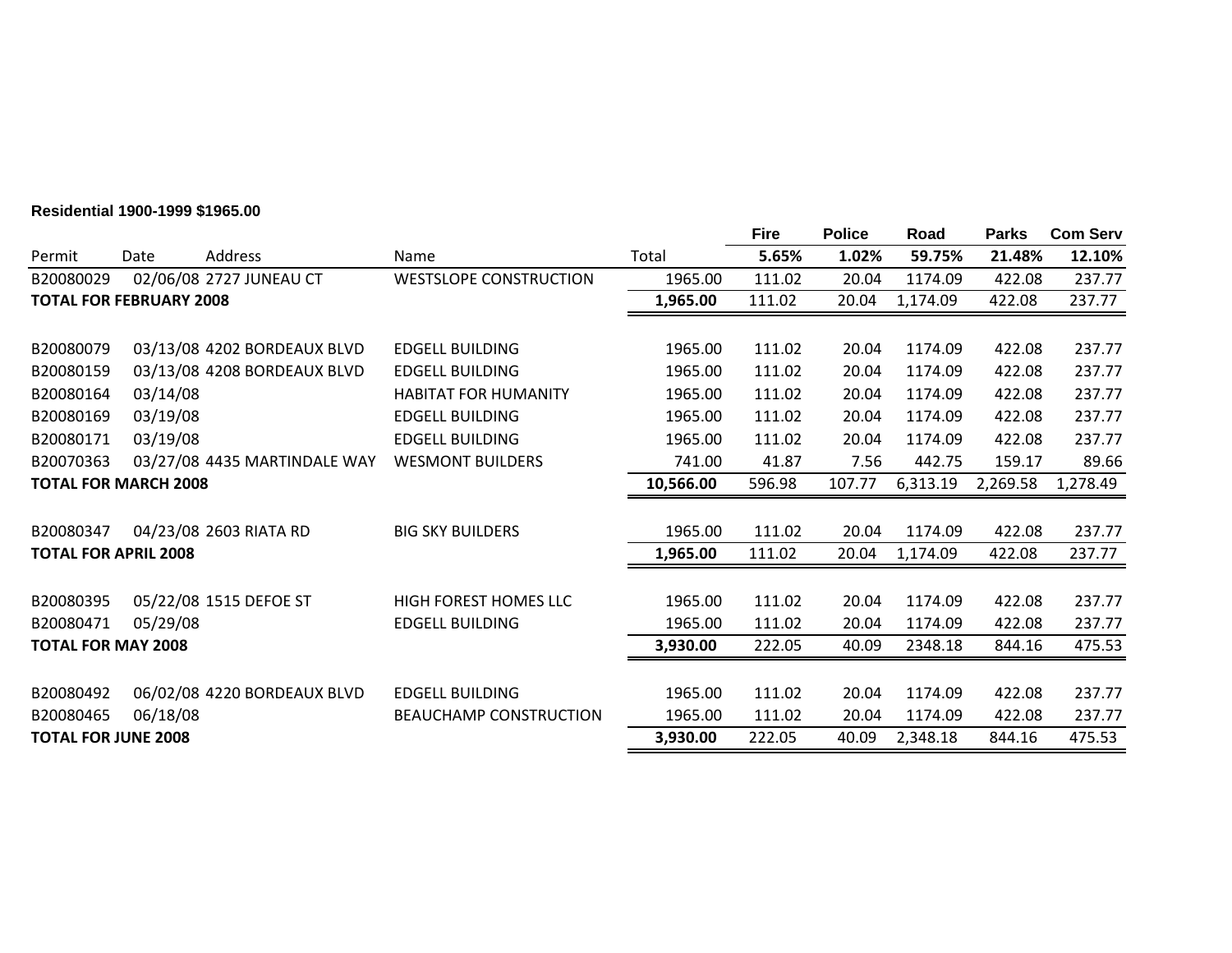#### **Residential 2000-2099 \$2052.00**

|                                |                             |                            |                           |          | <b>Fire</b> | <b>Police</b> | Road     | <b>Parks</b> | <b>Com Serv</b> |
|--------------------------------|-----------------------------|----------------------------|---------------------------|----------|-------------|---------------|----------|--------------|-----------------|
| Permit                         | Date                        | Address                    | Name                      | Total    | 5.56%       | 1.02%         | 58.91%   | 22.08%       | 12.43%          |
| B20080062                      |                             | 02/13/08 5111 CATTLE DR    | MARTZ, DENNY              | 2052.00  | 114.09      | 20.93         | 1208.83  | 453.08       | 255.06          |
| <b>TOTAL FOR FEBRUARY 2008</b> |                             |                            |                           | 2,052.00 | 114.09      | 20.93         | 1,208.83 | 453.08       | 255.06          |
| BL20080026                     | 03/24/08                    |                            | ONE HORSE CONSTRUCTION    | 2052.00  | 114.09      | 20.93         | 1208.83  | 453.08       | 255.06          |
| BL20080236                     | 03/26/08                    |                            | <b>EDGELL BUILDING</b>    | 2052.00  | 114.09      | 20.93         | 1208.83  | 453.08       | 255.06          |
|                                | <b>TOTAL FOR MARCH 2008</b> |                            |                           | 4,104.00 | 228.18      | 41.86         | 2,417.67 | 906.16       | 510.13          |
| <b>NONE FOR APRIL 2008</b>     |                             |                            |                           |          |             |               |          |              |                 |
| <b>NONE FOR MAY 2008</b>       |                             |                            |                           |          |             |               |          |              |                 |
| B20080366                      |                             | 06/10/08 3801 SAXONY PLACE | PLEASANT VIEW HOMES       | 2052.00  | 114.09      | 20.93         | 1208.83  | 453.08       | 255.06          |
| B20080606                      | 06/16/08                    |                            | <b>NORTHWEST BUILDING</b> | 2052.00  | 114.09      | 20.93         | 1208.83  | 453.08       | 255.06          |
| B20080364                      |                             | 06/24/08 3837 SAXONY PLACE | PLEASANT VIEW HOMES       | 2052.00  | 114.09      | 20.93         | 1208.83  | 453.08       | 255.06          |
| <b>TOTAL FOR JUNE 2008</b>     |                             |                            |                           | 6,156.00 | 342.27      | 62.79         | 3,626.50 | 1,359.24     | 765.19          |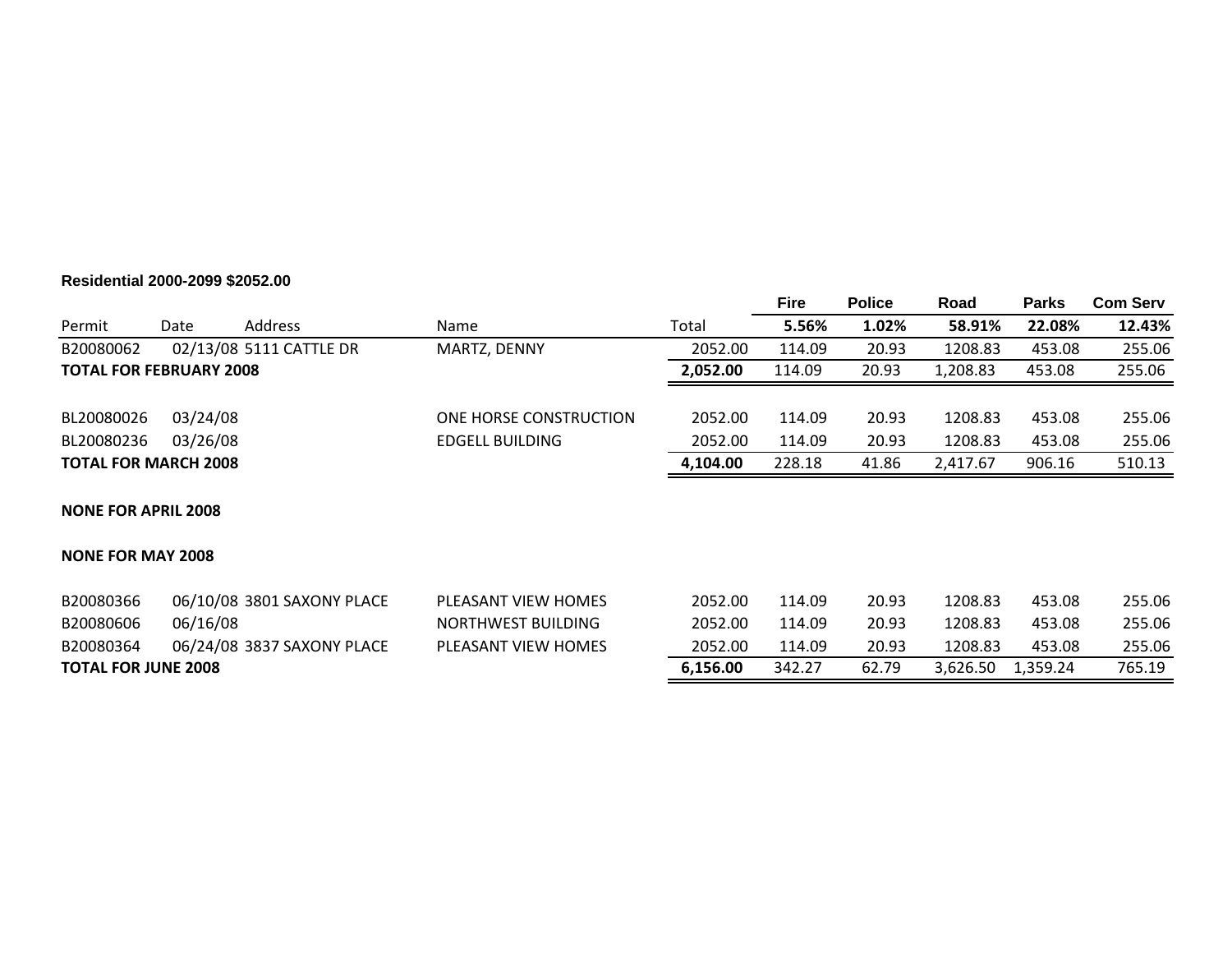#### **Residential 2100-2199 \$2087.00**

|                               |      |                         |                               |          | <b>Fire</b> | <b>Police</b> | Road     | <b>Parks</b> | <b>Com Serv</b> |
|-------------------------------|------|-------------------------|-------------------------------|----------|-------------|---------------|----------|--------------|-----------------|
| Permit                        | Date | Address                 | Name                          | Total    | 5.61%       | 1.01%         | 59.45%   | 21.71%       | 12.22%          |
| <b>NONE FOR FEBRUARY 2008</b> |      |                         |                               |          |             |               |          |              |                 |
| B20080192                     |      | 03/25/08 425 FORD ST    | KINGDOM BUILDERS              | 436.00   | 24.46       | 4.40          | 259.20   | 94.66        | 53.28           |
| <b>TOTAL FOR MARCH 2008</b>   |      |                         |                               | 436.00   | 24.46       | 4.40          | 259.20   | 94.66        | 53.28           |
| <b>NONE FOR APRIL 2008</b>    |      |                         |                               |          |             |               |          |              |                 |
| <b>NONE FOR MAY 2008</b>      |      |                         |                               |          |             |               |          |              |                 |
| B20080632                     |      | 06/18/08 2735 JUNEAU CT | <b>WESTSLOPE CONSTRUCTION</b> | 2087.00  | 117.08      | 21.08         | 1240.72  | 453.09       | 255.03          |
| <b>TOTAL FOR JUNE 2008</b>    |      |                         |                               | 2,087.00 | 117.08      | 21.08         | 1,240.72 | 453.09       | 255.03          |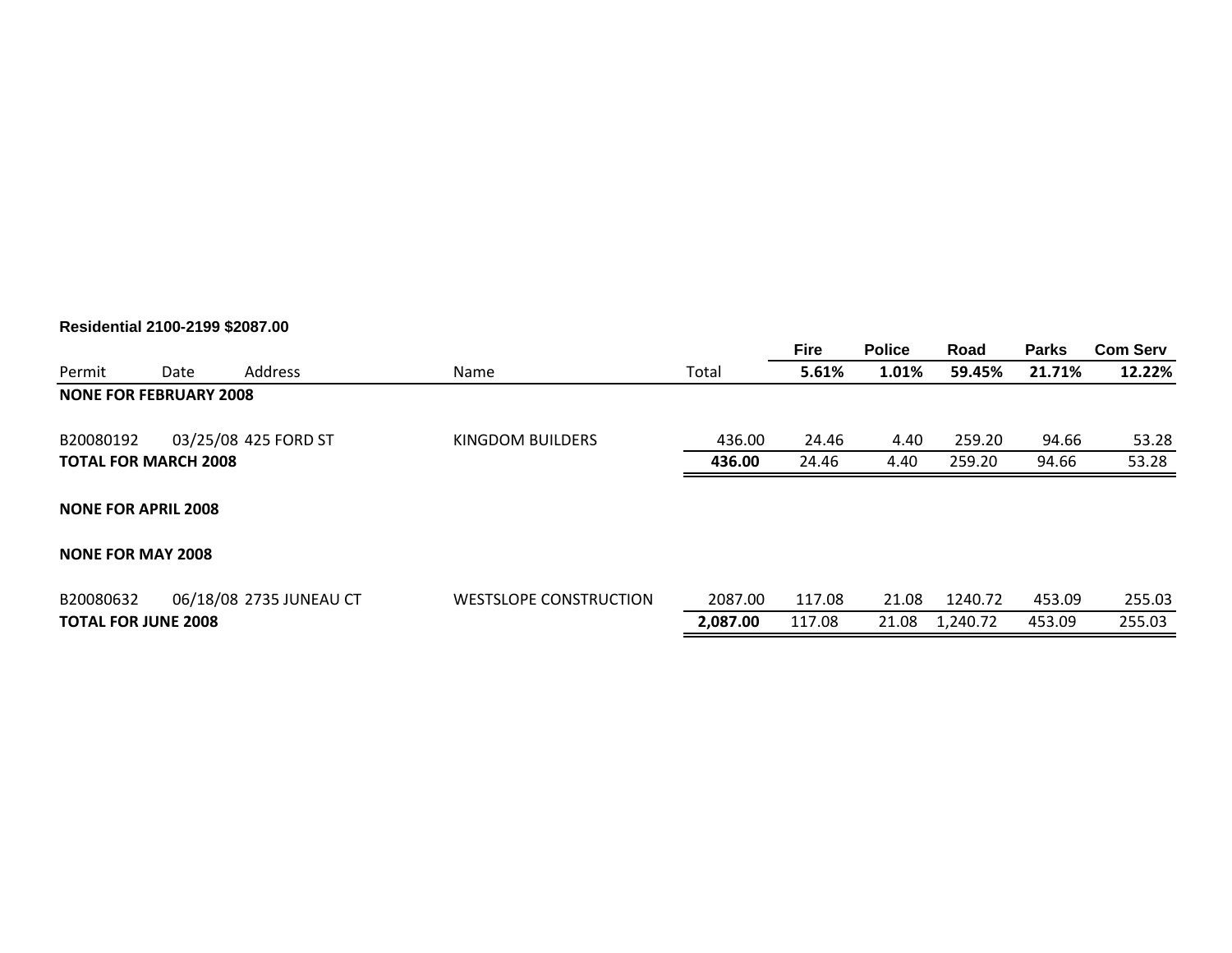#### **Residential 2200-2299 \$2123.00**

|           |                                |                |                            |          | <b>Fire</b> | <b>Police</b> | Road     | <b>Parks</b> | <b>Com Serv</b> |
|-----------|--------------------------------|----------------|----------------------------|----------|-------------|---------------|----------|--------------|-----------------|
| Permit    | Date                           | <b>Address</b> | Name                       | Total    | 5.65%       | 1.04%         | 59.96%   | 21.34%       | 12.01%          |
| B20071811 | 02/13/08                       |                | <b>ENERGETECHS INC</b>     | 1118.00  | 63.17       | 11.63         | 670.35   | 238.58       | 134.27          |
|           | <b>TOTAL FOR FEBRUARY 2008</b> |                |                            | 1,118.00 | 63.17       | 11.63         | 670.35   | 238.58       | 134.27          |
|           |                                |                |                            |          |             |               |          |              |                 |
|           | <b>NONE FOR MARCH 2008</b>     |                |                            |          |             |               |          |              |                 |
|           |                                |                |                            |          |             |               |          |              |                 |
| B20080234 | 04/03/08                       |                | <b>BOB MARTZ</b>           | 2123.00  | 119.95      | 22.08         | 1272.95  | 453.05       | 254.97          |
|           | <b>TOTAL FOR APRIL 2008</b>    |                |                            | 2,123.00 | 119.95      | 22.08         | 1,272.95 | 453.05       | 254.97          |
|           |                                |                |                            |          |             |               |          |              |                 |
| B20080448 | 05/16/08                       |                | LW DESIGN AND CONSTRUCTION | 2123.00  | 119.95      | 22.08         | 1272.95  | 453.05       | 254.97          |
|           | <b>TOTAL FOR MAY 2008</b>      |                |                            | 2,123.00 | 119.95      | 22.08         | 1272.95  | 453.05       | 254.97          |
|           |                                |                |                            |          |             |               |          |              |                 |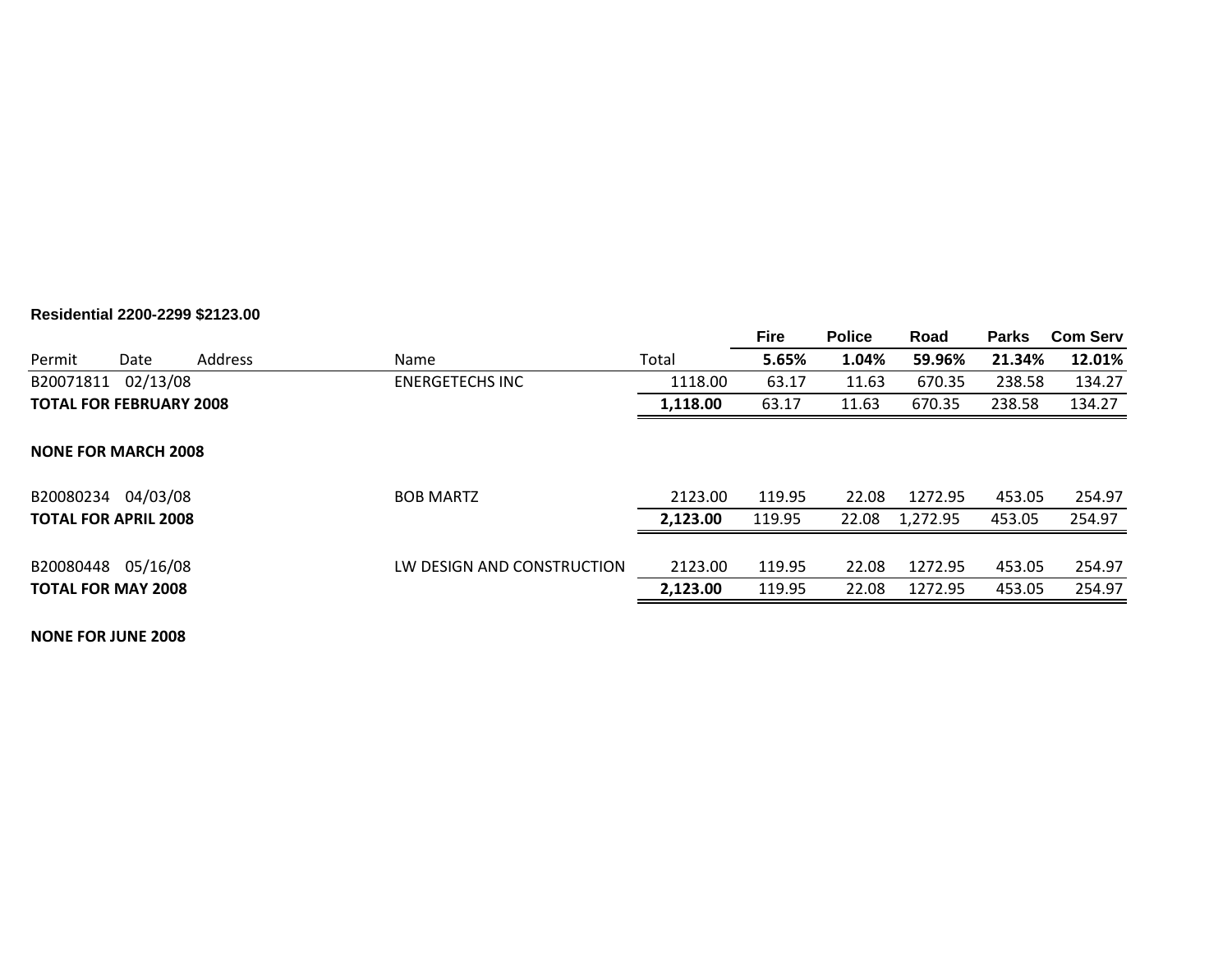#### **Residential 2300-2399 \$2156.00**

|                                |          |                         |                             |          | Fire   | <b>Police</b> | Road     | <b>Parks</b> | <b>Com Serv</b> |
|--------------------------------|----------|-------------------------|-----------------------------|----------|--------|---------------|----------|--------------|-----------------|
| Permit                         | Date     | Address                 | Name                        | Total    | 5.71%  | 1.02%         | 60.43%   | 21.01%       | 11.83%          |
| B20080022                      | 02/06/08 |                         | KENERSON, DENNIS            | 2156.00  | 123.11 | 21.99         | 1302.87  | 452.98       | 255.05          |
| <b>TOTAL FOR FEBRUARY 2008</b> |          |                         |                             | 2.156.00 | 123.11 | 21.99         | 1.302.87 | 452.98       | 255.05          |
|                                |          |                         |                             |          |        |               |          |              |                 |
| B20080149                      |          | 03/07/08 5352 HORN ROAD | <b>PRONGHORN PROPERTIES</b> | 2156.00  | 123.11 | 21.99         | 1302.87  | 452.98       | 255.05          |
| <b>TOTAL FOR MARCH 2008</b>    |          |                         |                             | 2.156.00 | 123.11 | 21.99         | 1.302.87 | 452.98       | 255.05          |

**NONE FOR APRIL 2008**

**NONE FOR MAY 2008**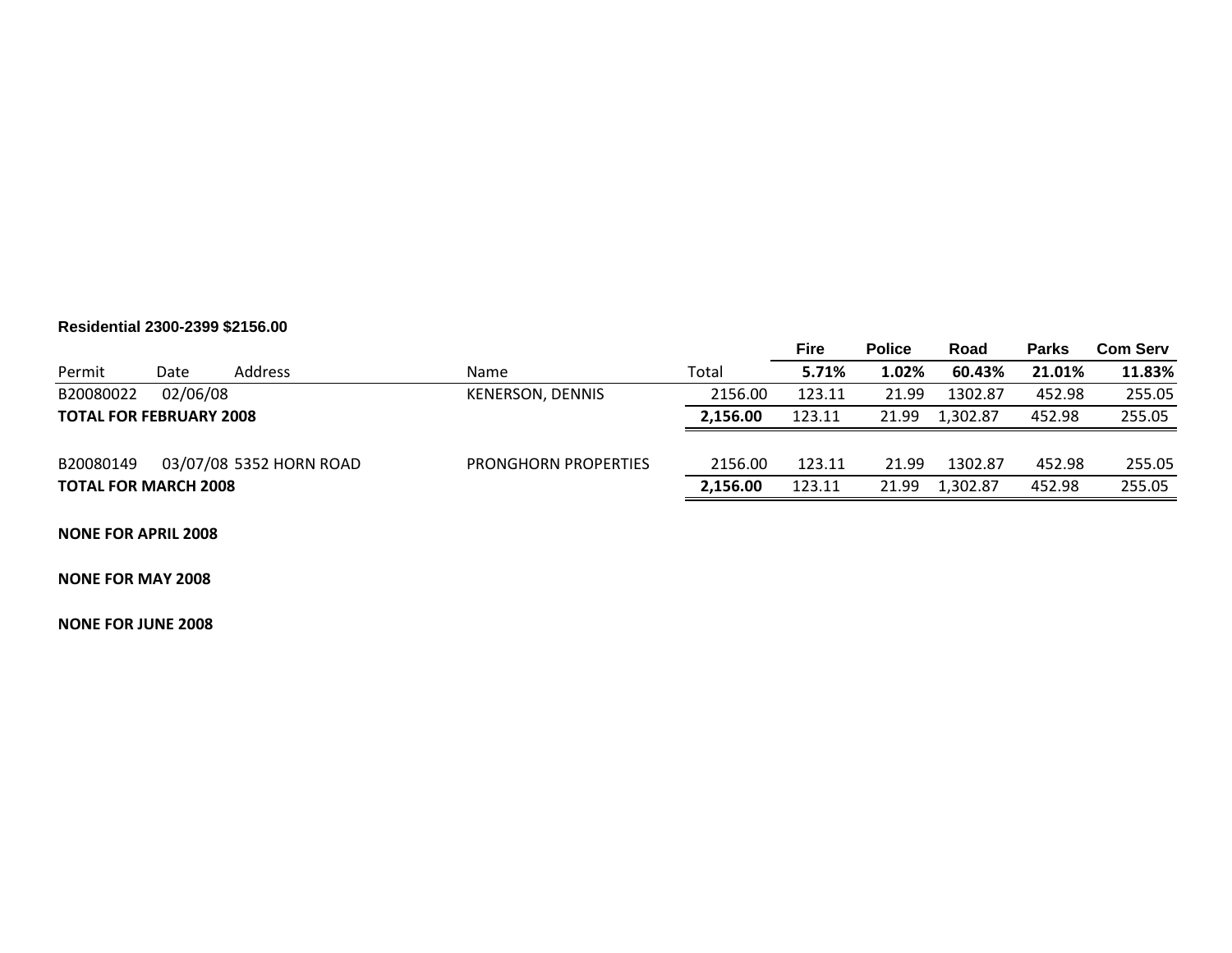#### **Residential 2400-2499 \$2188.00**

|                               |          |         |                    |          | <b>Fire</b> | <b>Police</b> | Road     | <b>Parks</b> | <b>Com Serv</b> |
|-------------------------------|----------|---------|--------------------|----------|-------------|---------------|----------|--------------|-----------------|
| Permit                        | Date     | Address | <b>Name</b>        | Total    | 5.77%       | 1.05%         | 60.83%   | 20.70%       | 11.65%          |
| <b>NONE FOR FEBRUARY 2008</b> |          |         |                    |          |             |               |          |              |                 |
| <b>NONE FOR MARCH 2008</b>    |          |         |                    |          |             |               |          |              |                 |
| B20080157                     | 04/15/08 |         | BERGSTROM, MICHAEL | 2188.00  | 126.25      | 22.97         | 1330.96  | 452.92       | 254.90          |
| <b>TOTAL FOR APRIL 2008</b>   |          |         |                    | 2,188.00 | 126.25      | 22.97         | 1,330.96 | 452.92       | 254.90          |
|                               |          |         |                    |          |             |               |          |              |                 |

**NONE FOR MAY 2008**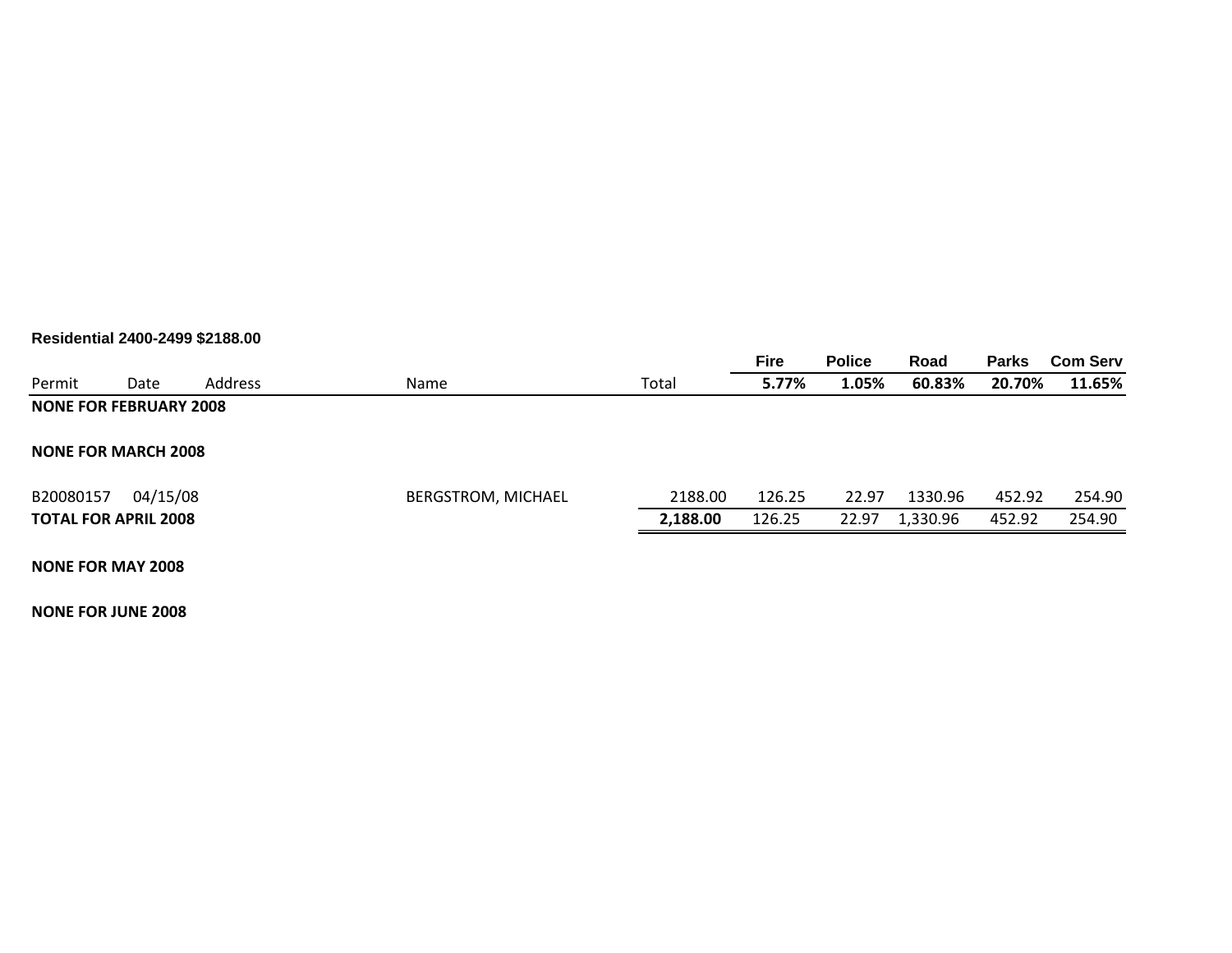# **Residential 2500-2599 \$2261.00**

|                                |          |                            |                          |          | <b>Fire</b> | <b>Police</b> | Road     | <b>Parks</b> | <b>Com Serv</b> |
|--------------------------------|----------|----------------------------|--------------------------|----------|-------------|---------------|----------|--------------|-----------------|
| Permit                         | Date     | Address                    | Name                     | Total    | 5.66%       | 1.02%         | 60.11%   | 21.27%       | 11.94%          |
| B20080037                      |          | 02/08/08 5174 HORN ROAD    | PRONGHORN PROPERTIES LLC | 2261.00  | 127.97      | 23.06         | 1359.09  | 480.91       | 269.96          |
| <b>TOTAL FOR FEBRUARY 2008</b> |          |                            |                          | 2,261.00 | 127.97      | 23.06         | 1,359.09 | 480.91       | 269.96          |
|                                |          |                            |                          |          |             |               |          |              |                 |
| B20080070                      | 03/10/08 |                            | KNIEPER, KENNETH         | 2261.00  | 127.97      | 23.06         | 1359.09  | 480.91       | 269.96          |
| <b>TOTAL FOR MARCH 2008</b>    |          |                            |                          | 2,261.00 | 127.97      | 23.06         | 1,359.09 | 480.91       | 269.96          |
|                                |          |                            |                          |          |             |               |          |              |                 |
| B20080261                      |          | 04/07/08 1625 ANGELINA WAY | <b>CROWELL HOMES</b>     | 2261.00  | 127.97      | 23.06         | 1359.09  | 480.91       | 269.96          |
| B20080224                      |          | 04/16/08 1633 ANGELINA WAY | AARON HILL CONSTRUCTION  | 2261.00  | 127.97      | 23.06         | 1359.09  | 480.91       | 269.96          |
| <b>TOTAL FOR APRIL 2008</b>    |          |                            |                          | 4,522.00 | 255.95      | 46.12         | 2,718.17 | 961.83       | 539.93          |

**NONE FOR MAY 2008**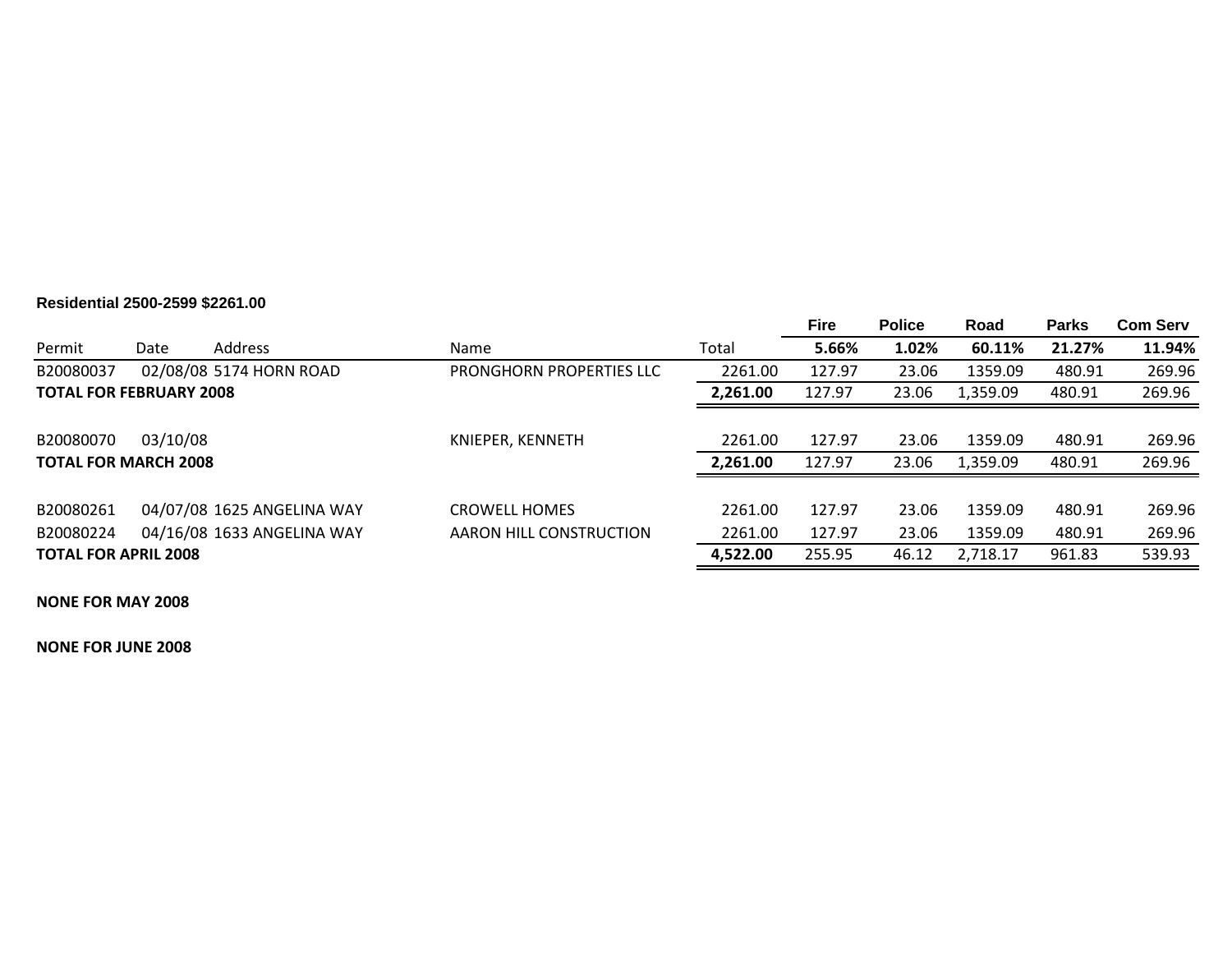#### **Residential 2600-2699 \$2292.00**

|                                |          |                            |                            |          | <b>Fire</b> | <b>Police</b> | Road     | <b>Parks</b> | <b>Com Serv</b> |
|--------------------------------|----------|----------------------------|----------------------------|----------|-------------|---------------|----------|--------------|-----------------|
| Permit                         | Date     | Address                    | Name                       | Total    | 5.72%       | 1.05%         | 60.46%   | 20.99%       | 11.78%          |
| B20080047                      |          | 02/20/08 5373 HORN ROAD    | <b>EXTREME EXTERIORS</b>   | 2292.00  | 131.10      | 24.07         | 1385.74  | 481.09       | 270.00          |
| <b>TOTAL FOR FEBRUARY 2008</b> |          |                            |                            | 2,292.00 | 131.10      | 24.07         | 1,385.74 | 481.09       | 270.00          |
| <b>NONE FOR MARCH</b>          |          |                            |                            |          |             |               |          |              |                 |
| B20080341                      |          | 04/25/08 1649 ANGELINA WAY | <b>BRIDGER CONTRACTING</b> | 2292.00  | 131.10      | 24.07         | 1385.74  | 481.09       | 270.00          |
| <b>TOTAL FOR APRIL 2008</b>    |          |                            |                            | 2,292.00 | 131.10      | 24.07         | 1,385.74 | 481.09       | 270.00          |
| B20080397                      | 05/01/08 |                            | <b>MCELMURRY HOMES</b>     | 2292.00  | 131.10      | 24.07         | 1385.74  | 481.09       | 270.00          |
| <b>TOTAL FOR MAY 2008</b>      |          |                            |                            | 2,292.00 | 131.10      | 24.07         | 1385.74  | 481.09       | 270.00          |
|                                |          |                            |                            |          |             |               |          |              |                 |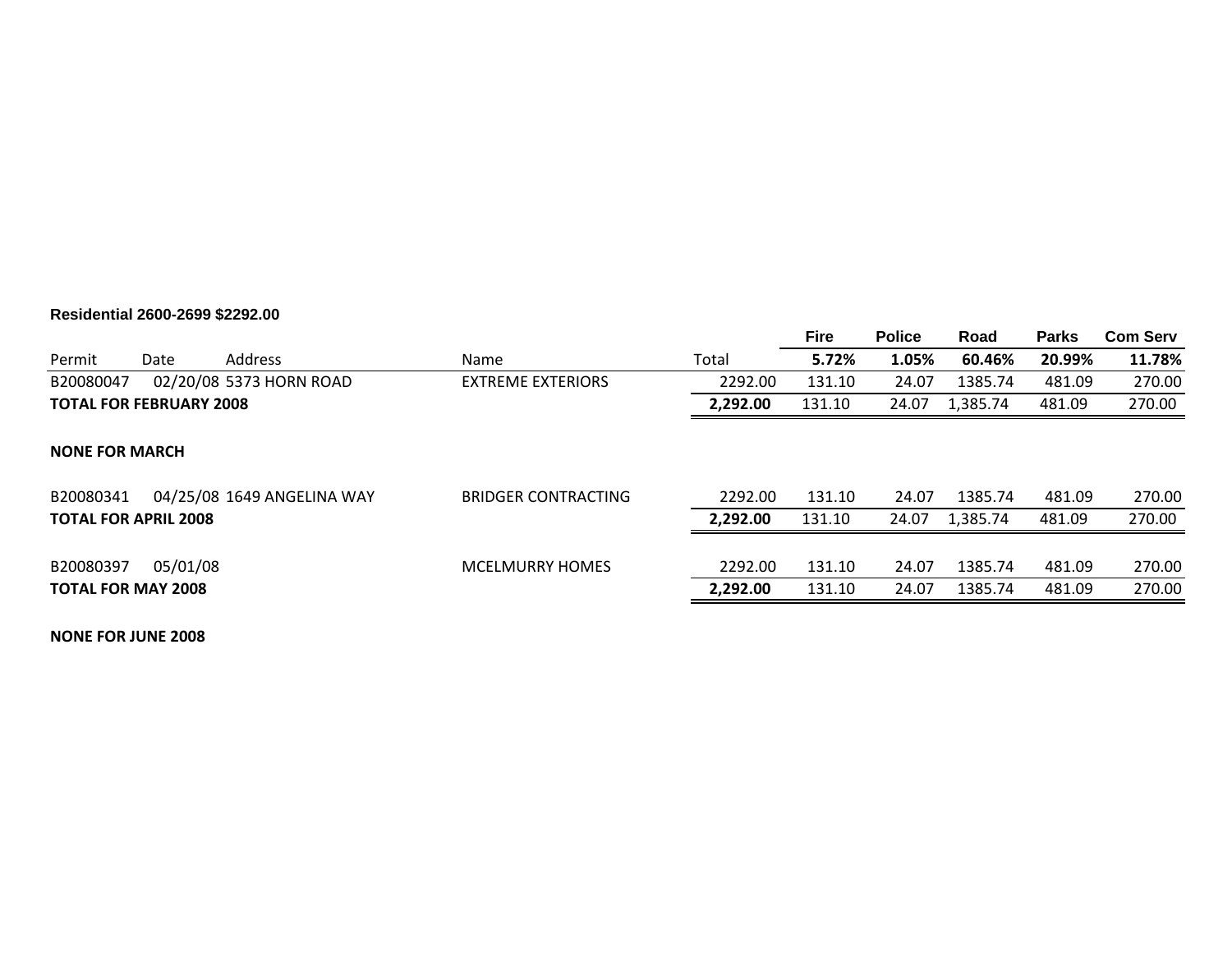#### **Residential 2700-2799 \$2319.00**

|                               |          |                               |                             |          | <b>Fire</b> | <b>Police</b> | Road     | <b>Parks</b> | <b>Com Serv</b> |
|-------------------------------|----------|-------------------------------|-----------------------------|----------|-------------|---------------|----------|--------------|-----------------|
| Permit                        | Date     | Address                       | Name                        | Total    | 5.74%       | 1.03%         | 60.85%   | 20.74%       | 11.64%          |
| <b>NONE FOR FEBRUARY 2008</b> |          |                               |                             |          |             |               |          |              |                 |
| <b>NONE FOR MARCH 2008</b>    |          |                               |                             |          |             |               |          |              |                 |
| B20080104                     | 04/02/08 |                               | <b>BRIDGER CONTRACTING</b>  | 2319.00  | 133.11      | 23.89         | 1411.11  | 480.96       | 269.93          |
| B20080200                     | 04/18/08 |                               | OCONNELL CONSTRUCTION       | 2213.00  | 127.03      | 22.79         | 1346.61  | 458.98       | 257.59          |
| <b>TOTAL FOR APRIL 2008</b>   |          |                               |                             | 4,532.00 | 260.14      | 46.68         | 2,757.72 | 939.94       | 527.52          |
| <b>NONE FOR MAY 2008</b>      |          |                               |                             |          |             |               |          |              |                 |
| B20080610                     |          | 06/25/08 701 ANGLERS BEND WAY | CANYON RIVER DEVELOPMENT    | 2319.00  | 133.11      | 23.89         | 1411.11  | 480.96       | 269.93          |
| B20080572                     |          | 06/26/08 5376 HORN ROAD       | <b>PRONGHORN PROPERTIES</b> | 2319.00  | 133.11      | 23.89         | 1411.11  | 480.96       | 269.93          |
| <b>TOTAL FOR JUNE 2008</b>    |          |                               |                             | 4,638.00 | 266.22      | 47.77         | 2,822.22 | 961.92       | 539.86          |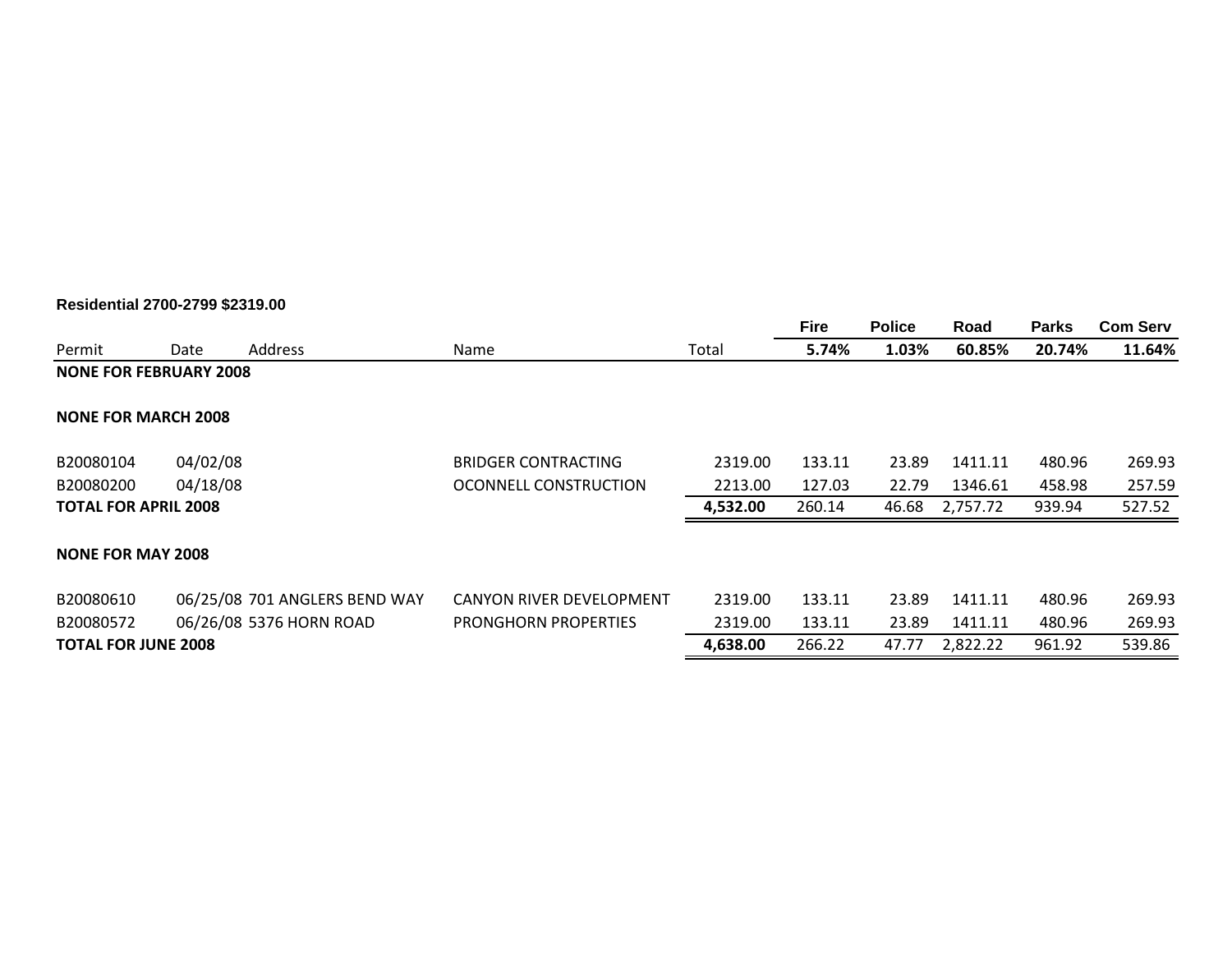#### **Residential 2800-2899 \$2348.00**

|                               |      |                               |                                 |          | <b>Fire</b> | <b>Police</b> | Road     | <b>Parks</b> | <b>Com Serv</b> |
|-------------------------------|------|-------------------------------|---------------------------------|----------|-------------|---------------|----------|--------------|-----------------|
| Permit                        | Date | <b>Address</b>                | Name                            | Total    | 5.79%       | 1.06%         | 61.16%   | 20.49%       | 11.50%          |
| <b>NONE FOR FEBRUARY 2008</b> |      |                               |                                 |          |             |               |          |              |                 |
| B20080221                     |      | 03/26/08 5328 HORN ROAD       | <b>EDGELL BUILDING</b>          | 2348.00  | 135.95      | 24.89         | 1436.04  | 481.11       | 270.02          |
| <b>TOTAL FOR MARCH 2008</b>   |      |                               |                                 | 2,348.00 | 135.95      | 24.89         | 1,436.04 | 481.11       | 270.02          |
| <b>NONE FOR APRIL 2008</b>    |      |                               |                                 |          |             |               |          |              |                 |
| <b>NONE FOR MAY 2008</b>      |      |                               |                                 |          |             |               |          |              |                 |
| B20080611                     |      | 06/25/08 714 ANGLERS BEND WAY | <b>CANYON RIVER DEVELOPMENT</b> | 2348.00  | 135.95      | 24.89         | 1436.04  | 481.11       | 270.02          |
| <b>TOTAL FOR JUNE 2008</b>    |      |                               |                                 | 2,348.00 | 135.95      | 24.89         | 1,436.04 | 481.11       | 270.02          |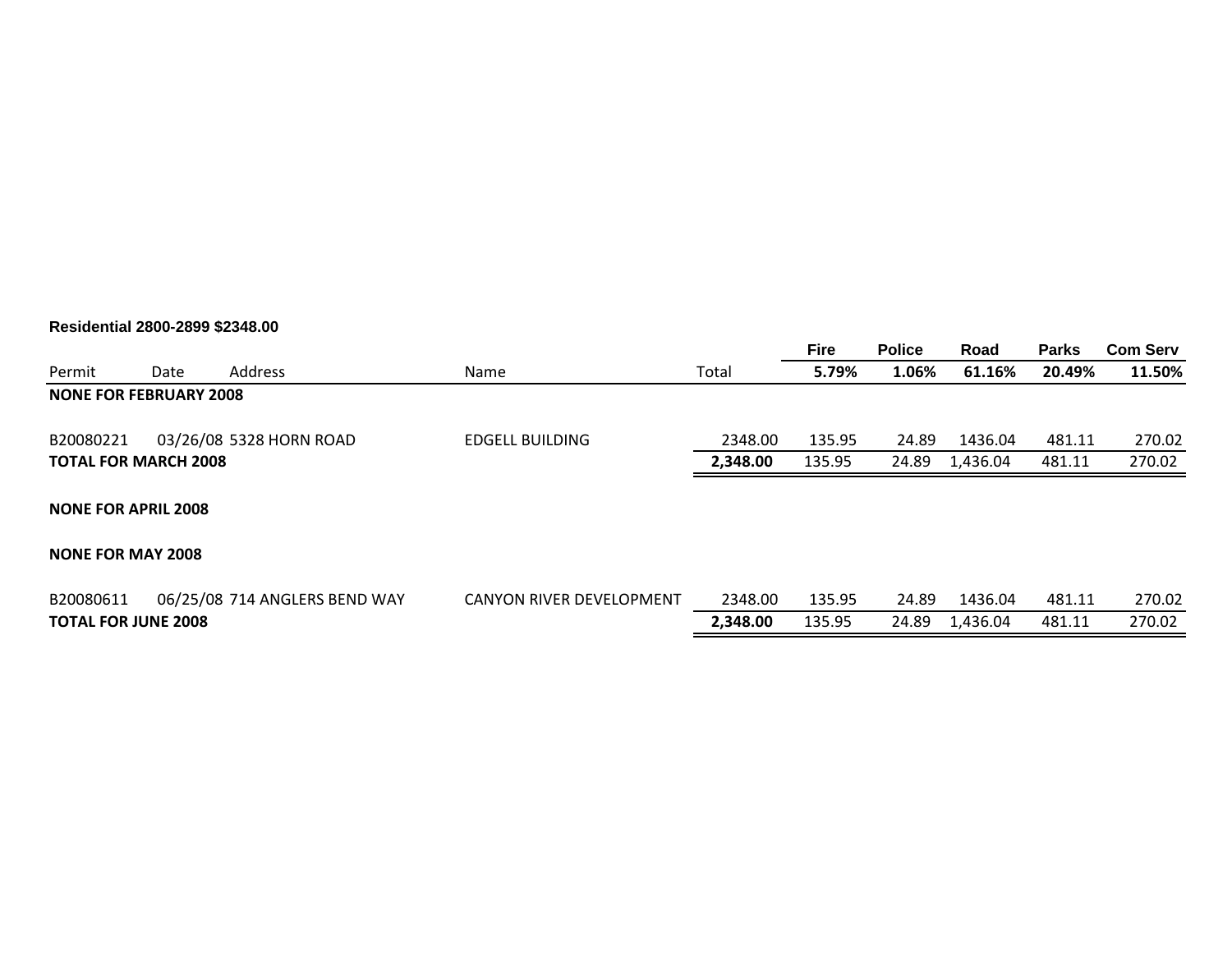#### **Residential 3000-3099 \$2399.00**

|                                |          |         |                              |          | <b>Fire</b> | <b>Police</b> | Road   | <b>Parks</b> | <b>Com Serv</b> |
|--------------------------------|----------|---------|------------------------------|----------|-------------|---------------|--------|--------------|-----------------|
| Permit                         | Date     | Address | Name                         | Total    | 5.84%       | 04%.          | 61.82% | 20.05%       | 11.25%          |
| B20061297                      | 02/20/08 |         | <b>KEN AULT CONSTRUCTION</b> | 1118.00  | 65.29       | 11.63         | 691.15 | 224.16       | 125.78          |
| <b>TOTAL FOR FEBRUARY 2008</b> |          |         |                              | 1,118.00 | 65.29       | 11.63         | 691.15 | 224.16       | 125.78          |

#### **NONE FOR MARCH 2008**

#### **NONE FOR APRIL 2008**

#### **NONE FOR MAY 2008**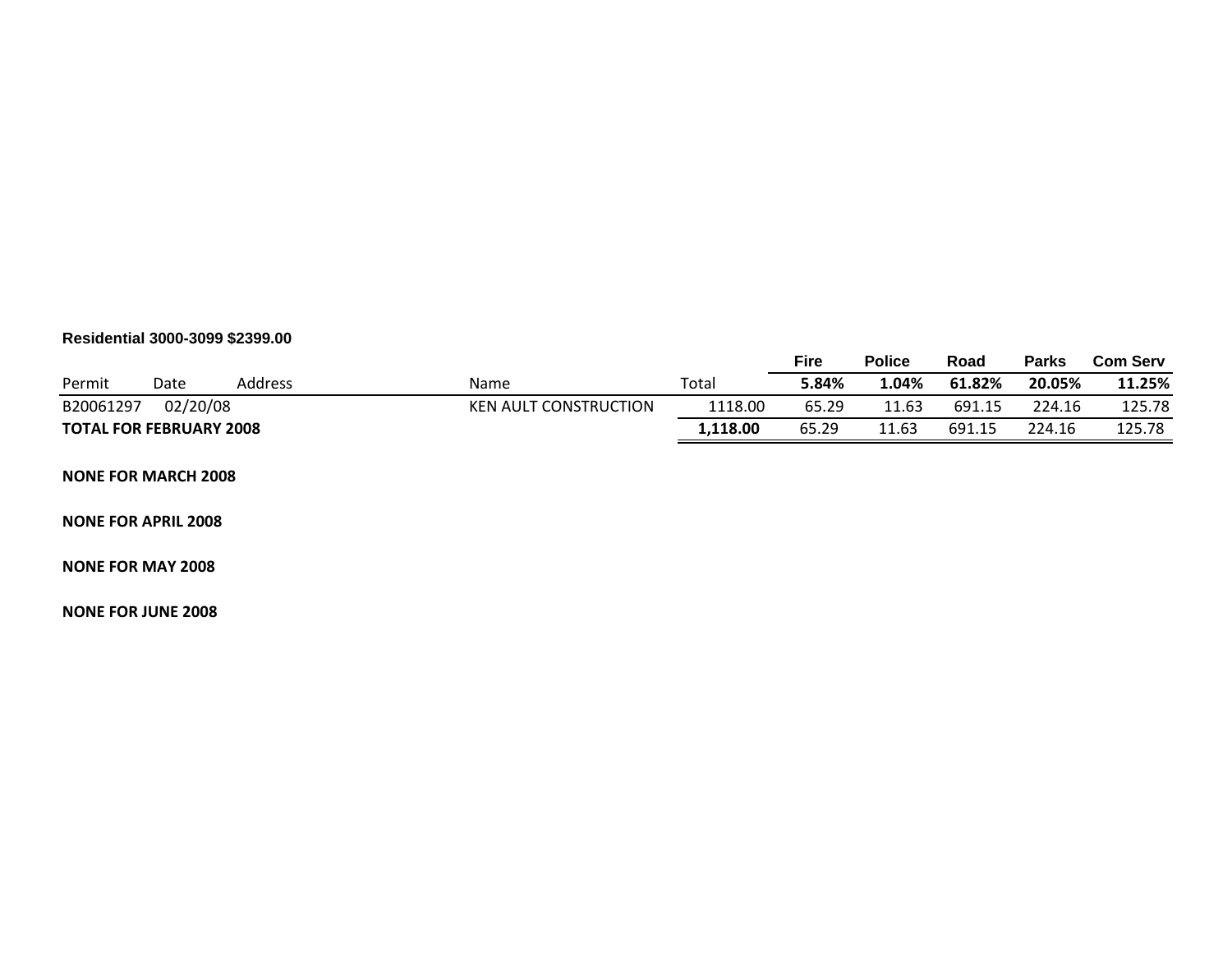### **Residential >3200 \$2424.00**

|                               |          |                                 |                                   |          | <b>Fire</b> | <b>Police</b> | Road     | <b>Parks</b> | <b>Com Serv</b> |
|-------------------------------|----------|---------------------------------|-----------------------------------|----------|-------------|---------------|----------|--------------|-----------------|
| Permit                        | Date     | Address                         | Name                              | Total    | 5.86%       | 1.07%         | 62.09%   | 19.84%       | 11.14%          |
| <b>NONE FOR FEBRUARY 2008</b> |          |                                 |                                   |          |             |               |          |              |                 |
| B20070871                     | 03/18/08 |                                 | <b>GARRAMONE BUILDERS INC</b>     | 939.00   | 55.03       | 10.05         | 583.03   | 186.30       | 104.60          |
| B20080173                     |          | 03/24/08 3211 CUMMINS WAY       | MUEHLHAUSEN CONSTRUCTION          | 2424.00  | 142.05      | 25.94         | 1505.06  | 480.92       | 270.03          |
| <b>TOTAL FOR MARCH 2008</b>   |          |                                 | 3,363.00                          | 197.07   | 35.98       | 2,088.09      | 667.22   | 374.64       |                 |
| B20080061                     |          | 04/14/08 309 MANSION HEIGHTS DR | <b>MANNIX CONSTRUCTION</b>        | 2424.00  | 142.05      | 25.94         | 1505.06  | 480.92       | 270.03          |
| B20080379                     |          | 04/25/08 5419 CANYON RIVER ROAD | CANYON RIVER DEVELOPMENT          | 2298.00  | 134.66      | 24.59         | 1426.83  | 455.92       | 256.00          |
| B20080379                     |          | 04/25/08 5419 CANYON RIVER ROAD | CANYON RIVER DEVELOPMENT          | 126.00   | 7.38        | 1.35          | 78.23    | 25.00        | 14.04           |
| <b>TOTAL FOR APRIL 2008</b>   |          |                                 |                                   | 4,848.00 | 284.09      | 51.87         | 3,010.12 | 961.84       | 540.07          |
|                               |          |                                 |                                   |          |             |               |          |              |                 |
| B20080288                     | 05/09/08 |                                 | PEAK CONSTRUCTION                 | 2424.00  | 142.05      | 25.94         | 1505.06  | 480.92       | 270.03          |
| B20080517                     | 05/27/08 |                                 | DUMAN, ALEX                       | 2424.00  | 142.05      | 25.94         | 1505.06  | 480.92       | 270.03          |
| <b>TOTAL FOR MAY 2008</b>     |          |                                 |                                   | 4,848.00 | 284.09      | 51.87         | 3010.12  | 961.84       | 540.07          |
| B20071749                     |          | 06/04/08 2216 GILBERT AVE       | <b>BTW INC</b>                    | 939.00   | 55.03       | 10.05         | 583.03   | 186.30       | 104.60          |
| B20080554                     | 06/05/08 |                                 | <b>HIGHLAND HOMES LLC</b>         | 2424.00  | 142.05      | 25.94         | 1505.06  | 480.92       | 270.03          |
| B20080565                     | 06/10/08 |                                 | <b>GARY NASH CONSTRUCTION INC</b> | 2424.00  | 142.05      | 25.94         | 1505.06  | 480.92       | 270.03          |
| B20080481                     |          | 06/20/08 1212 HUNTER LANE       | <b>MOUNTAIN WEST CONTRACTING</b>  | 2424.00  | 142.05      | 25.94         | 1505.06  | 480.92       | 270.03          |
| <b>TOTAL FOR JUNE 2008</b>    |          |                                 |                                   | 8,211.00 | 481.16      | 87.86         | 5,098.21 | 1,629.06     | 914.71          |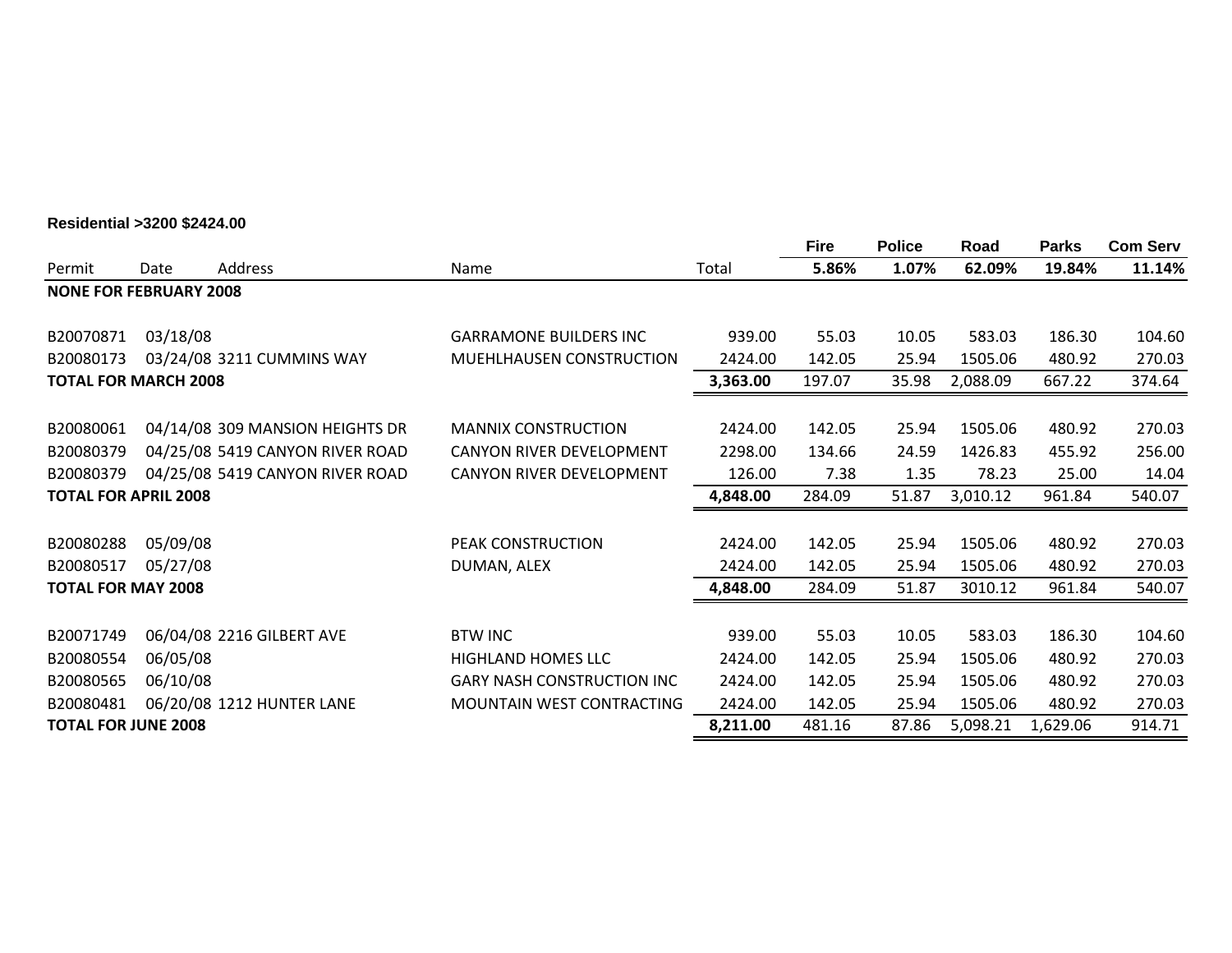# **Residential All other housing Duplex \$1262.00 per unit**

|                                |          |                                 |                              |           | <b>Fire</b> | <b>Police</b> | Road      | <b>Parks</b> | <b>Com Serv</b> |
|--------------------------------|----------|---------------------------------|------------------------------|-----------|-------------|---------------|-----------|--------------|-----------------|
| Permit                         | Date     | Address                         | Name                         | Total     | 5.47%       | 1.03%         | 58.08%    | 22.66%       | 12.76%          |
| B20071397                      | 02/13/08 |                                 | <b>OSELLAME BROTHERS INC</b> | 5943.00   | 325.08      | 61.21         | 3451.69   | 1346.68      | 758.33          |
| B20071397                      | 02/13/08 |                                 | <b>OSELLAME BROTHERS INC</b> | 14181.00  | 775.70      | 146.06        | 8236.32   | 3213.41      | 1809.50         |
| <b>TOTAL FOR FEBRUARY 2008</b> |          |                                 |                              | 20,124.00 | 1,100.78    | 207.28        | 11,688.02 | 4,560.10     | 2,567.82        |
|                                |          |                                 |                              |           |             |               |           |              |                 |
| B20080188                      |          | 03/28/08 1310 KEMP ST           | <b>FIVE VALLEY BUILDERS</b>  | 2524.00   | 138.06      | 26.00         | 1465.94   | 571.94       | 322.06          |
| <b>TOTAL FOR MARCH 2008</b>    |          |                                 |                              | 2,524.00  | 138.06      | 26.00         | 1,465.94  | 571.94       | 322.06          |
|                                |          |                                 |                              |           |             |               |           |              |                 |
| B20070622                      |          | 04/07/08 2112 S A & B 07TH ST W | PHANTOM CONSTRUCTION         | 1118.00   | 61.15       | 11.52         | 649.33    | 253.34       | 142.66          |
| B20080168                      |          | 04/15/08 1020 S GRANT ST        | <b>MCELMURRY HOMES</b>       | 2524.00   | 138.06      | 26.00         | 1465.94   | 571.94       | 322.06          |
| B20080105                      |          | 04/17/08 1105 STEPHENS AVE      | POINDEXTER PAQUETTE HOMES    | 3786.00   | 207.09      | 39.00         | 2198.91   | 857.91       | 483.09          |
| <b>TOTAL FOR APRIL 2008</b>    |          |                                 |                              | 7,428.00  | 406.31      | 76.51         | 4,314.18  | 1,683.18     | 947.81          |
|                                |          |                                 |                              |           |             |               |           |              |                 |
| B20080388                      |          | 05/28/08 1515 LIBERTY LN        | EQUINOX APARTMENTS           | 39170.00  | 2142.60     | 403.45        | 22749.94  | 8875.92      | 4998.09         |
| B20080388                      |          | 05/28/08 1515 LIBERTY LN        | <b>EQUINOX APARTMENTS</b>    | 5000.00   | 273.50      | 51.50         | 2904.00   | 1133.00      | 638.00          |
| <b>TOTAL FOR MAY 2008</b>      |          |                                 |                              | 44,170.00 | 2,416.10    | 454.95        | 25,653.94 | 10,008.92    | 5,636.09        |
|                                |          |                                 |                              |           |             |               |           |              |                 |
| <b>TOTAL FOR JUNE 2008</b>     |          |                                 |                              |           |             |               |           |              |                 |
|                                |          |                                 |                              |           |             |               |           |              |                 |
| B20080641                      | 06/30/08 |                                 | <b>DKG PROPERTIES</b>        | 2524.00   | 138.06      | 26.00         | 1465.94   | 571.94       | 322.06          |
|                                |          |                                 |                              |           | 0.00        | 0.00          | 0.00      | 0.00         | 0.00            |
|                                |          |                                 |                              |           | 0.00        | 0.00          | 0.00      | 0.00         | 0.00            |
|                                |          |                                 |                              |           | 0.00        | 0.00          | 0.00      | 0.00         | 0.00            |
|                                |          |                                 |                              |           | 0.00        | 0.00          | 0.00      | 0.00         | 0.00            |
|                                |          |                                 |                              |           | 0.00        | 0.00          | 0.00      | 0.00         | 0.00            |
|                                |          |                                 |                              |           | 0.00        | 0.00          | 0.00      | 0.00         | 0.00            |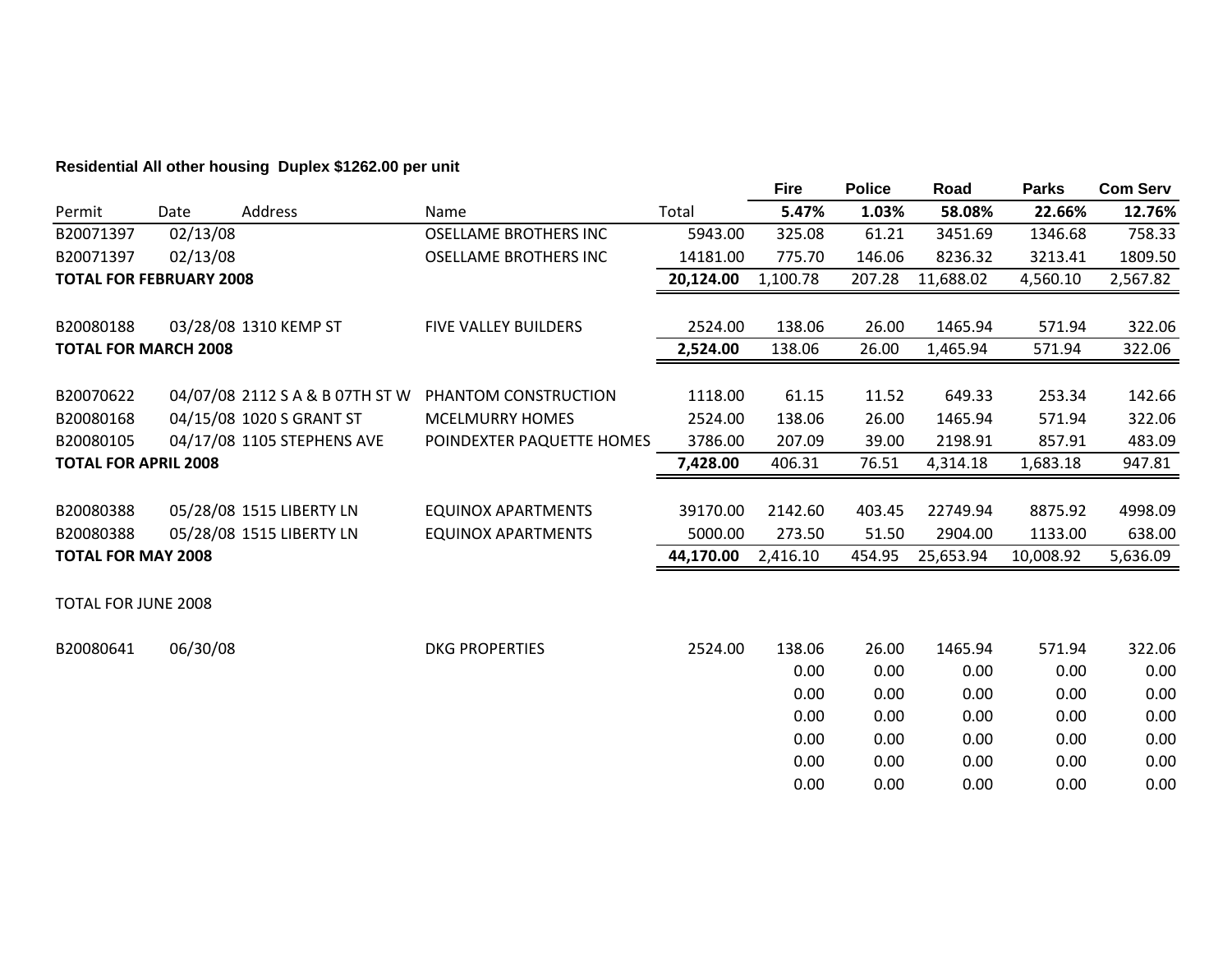# **COMMERCIAL IMPACT FEES**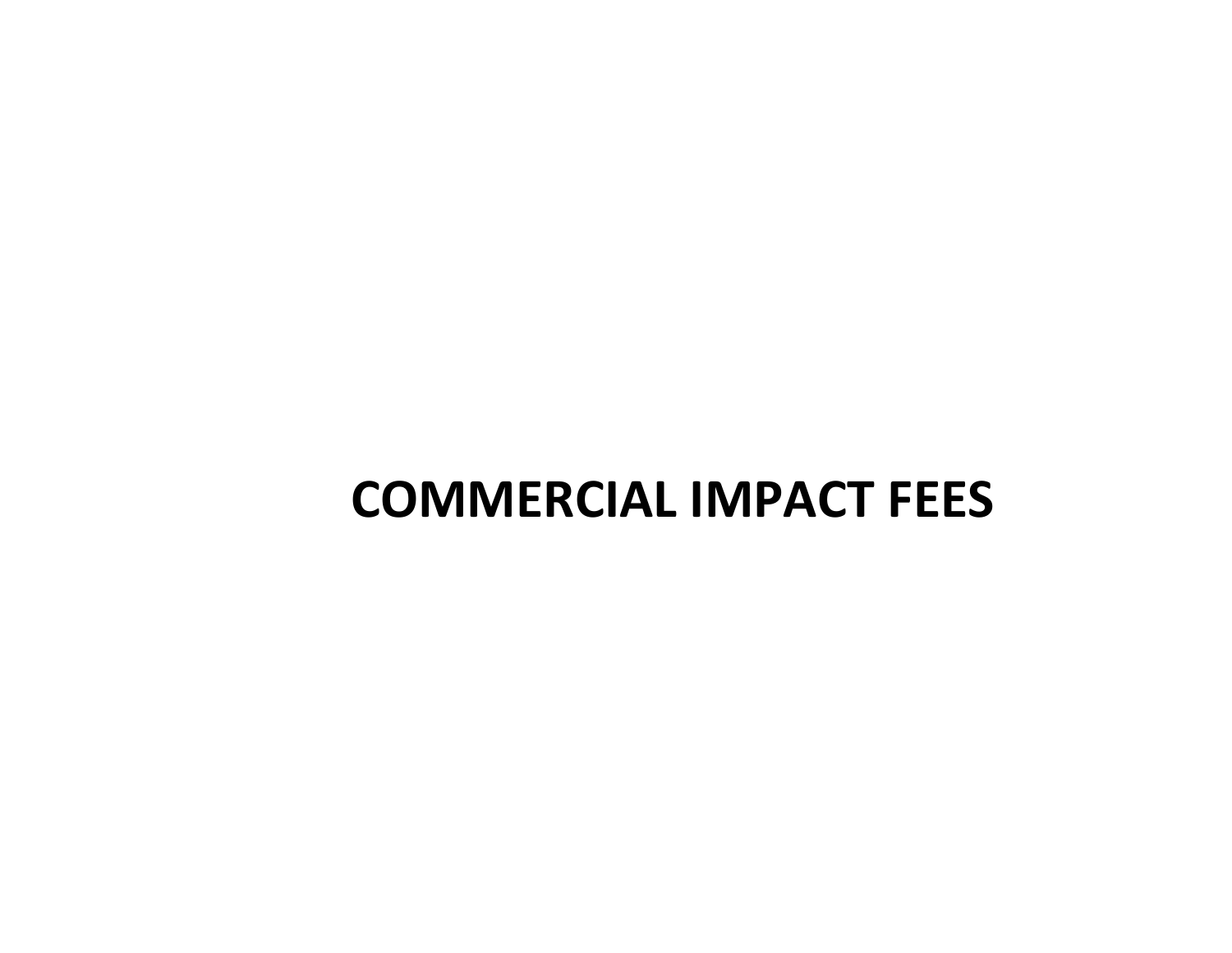# **Com/Shopping Center 50,000 sf or less**

|                                |          |                                    |                                    |           | <b>Fire</b> | <b>Police</b> | Road      | <b>Com Serv</b> |
|--------------------------------|----------|------------------------------------|------------------------------------|-----------|-------------|---------------|-----------|-----------------|
| Permit                         | Date     | Address                            | Name                               | Total     | 3.69%       | 0.86%         | 88.29%    | 7.16%           |
| B20071514                      | 02/19/08 |                                    | <b>COMMUNITY CENTER</b>            | 1245.00   | 45.94       | 10.71         | 1099.21   | 89.14           |
| B20080036                      |          | 02/25/08 1211 MOUNT AVE            | JON LEE ACCOUNTING                 | 73.26     | 2.70        | 0.63          | 64.68     | 5.25            |
| B20071499                      |          | 02/28/08 2006 NORTH AVE W          | HELLGATE TOOLE LLC                 | 708.29    | 26.14       | 6.09          | 625.35    | 50.71           |
| <b>TOTAL FOR FEBRUARY 2008</b> |          |                                    |                                    | 2,026.55  | 74.78       | 17.43         | 1,789.24  | 145.10          |
|                                |          |                                    |                                    |           |             |               |           |                 |
| B20080010                      |          | 02/29/08 201 N RUSSELL ST          | <b>VEMCO</b>                       | 1396.87   | 51.54       | 12.01         | 1233.30   | 100.02          |
| B20080035                      |          | 03/24/08 120 EXPRESSWAY            | <b>STAYBRIDGE GAZEBO</b>           | 220.62    | 8.14        | 1.90          | 194.79    | 15.80           |
| B20071678                      |          | 03/28/08 1300 CLARK FORK DR        | <b>TOLLEFSON CONSTRUCTION</b>      | 1711.20   | 63.14       | 14.72         | 1510.82   | 122.52          |
| <b>TOTAL FOR MARCH 2008</b>    |          |                                    | 3,328.69                           | 122.83    | 28.63       | 2,938.90      | 238.33    |                 |
|                                |          |                                    |                                    |           |             |               |           |                 |
| B20080078                      |          | 04/04/08 2302 MCDONALD AVE         | <b>CULVERS FOREIGN CAR SERVICE</b> | 148.46    | 5.48        | 1.28          | 131.08    | 10.63           |
| B20080186                      | 04/10/08 |                                    | <b>HOOTERS</b>                     | 26749.47  | 987.06      | 230.05        | 23617.11  | 1915.26         |
| B20080257                      | 04/21/08 |                                    | <b>RESTROOMS</b>                   | 1577.12   | 58.20       | 13.56         | 1392.44   | 112.92          |
| <b>TOTAL FOR MARCH 2008</b>    |          |                                    |                                    | 28,475.05 | 1,050.73    | 244.89        | 25,140.62 | 2,038.81        |
|                                |          |                                    |                                    |           |             |               |           |                 |
| <b>NONE FOR APRIL</b>          |          |                                    |                                    |           |             |               |           |                 |
|                                |          | B20071719 05/12/08 1210 W BROADWAY | <b>MONTANA LILS</b>                | 634.88    | 23.43       | 5.46          | 560.54    | 45.46           |
| <b>TOTAL FOR MAY 2008</b>      |          |                                    |                                    | 634.88    | 23.43       | 5.46          | 560.54    | 45.46           |
|                                |          |                                    |                                    |           |             |               |           |                 |
| B20080392                      |          | 06/25/08 4055 BROOKS ST            | <b>SILVER SLIPPER</b>              | 1644.39   | 60.68       | 14.14         | 1451.83   | 117.74          |
| B20071396                      | 06/16/08 |                                    | NORTH MISSOULA COMMUNITY           | 9503.00   | 350.66      | 81.73         | 8390.20   | 680.41          |
| <b>TOTAL FOR JUNE 2008</b>     |          |                                    |                                    | 11,147.39 | 411.34      | 95.87         | 9,842.03  | 798.15          |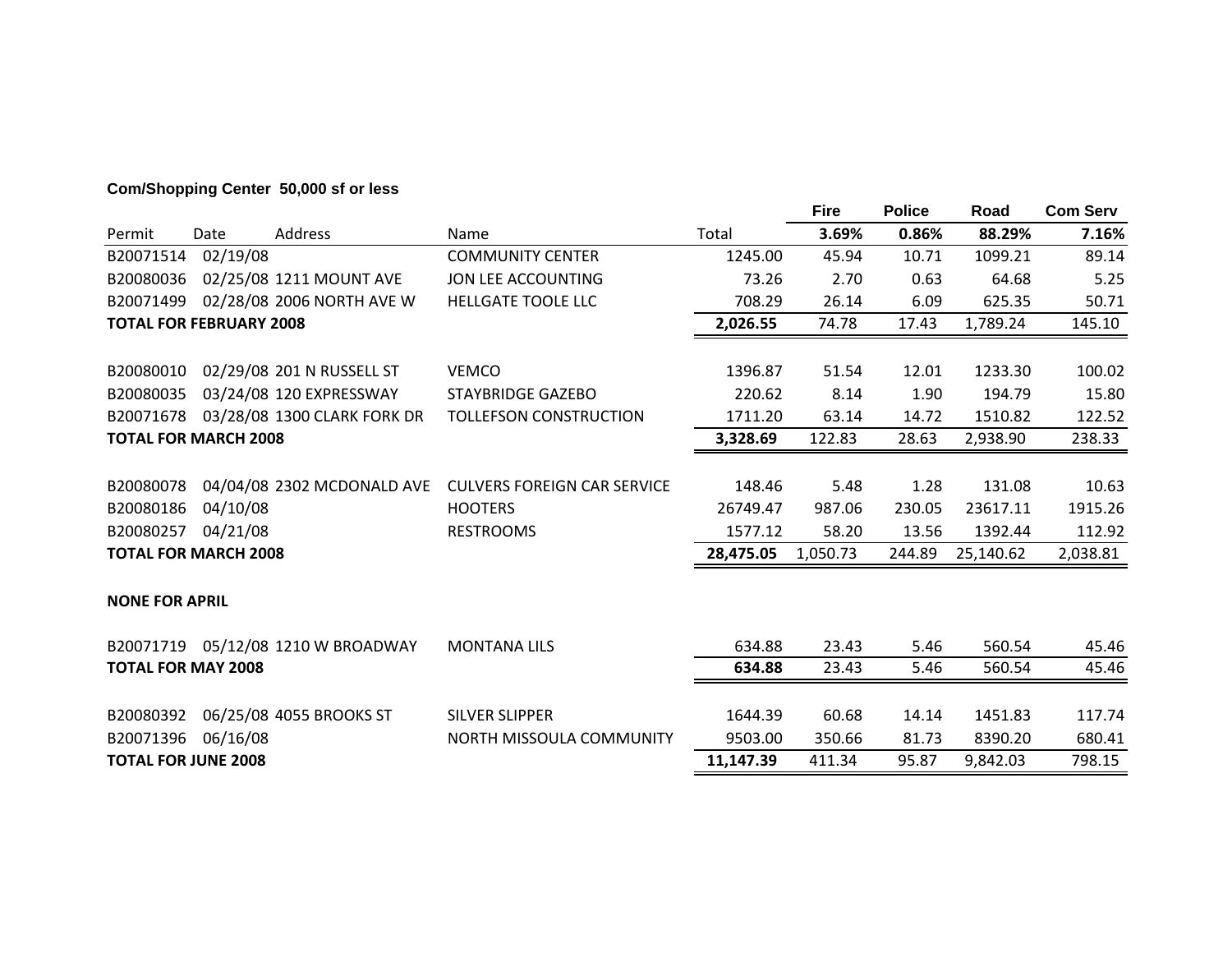# **Office/Institutional 25,000 sf or less**

|                                |          |                            |                            |           | <b>Fire</b> | <b>Police</b> | Road      | <b>Com Serv</b> |
|--------------------------------|----------|----------------------------|----------------------------|-----------|-------------|---------------|-----------|-----------------|
| Permit                         | Date     | Address                    | Name                       | Total     | 9.29%       | 1.57%         | 71.11%    | 18.03%          |
| B20071485                      | 02/12/08 |                            | <b>WEAVER DEVELOPMENT</b>  | 9522.55   | 884.64      | 149.50        | 6771.49   | 1716.92         |
| <b>TOTAL FOR FEBRUARY 2008</b> |          |                            |                            | 9,522.55  | 884.64      | 149.50        | 6,771.49  | 1,716.92        |
| <b>NONE FOR MARCH 2008</b>     |          |                            |                            |           |             |               |           |                 |
| B20080056                      |          | 04/01/08 1501 39TH ST      | FIRE STATION #3            | 4664.22   | 433.31      | 73.23         | 3316.73   | 840.96          |
| <b>TOTAL FOR APRIL 2008</b>    |          |                            |                            | 4,664.22  | 433.31      | 73.23         | 3,316.73  | 840.96          |
| B20080043                      |          | 05/14/08 2651 SOUTH AVE W  | <b>VILLAGE HEALTH CARE</b> | 546.55    | 50.77       | 8.58          | 388.65    | 98.54           |
| B20080317                      |          | 05/16/08 167 S EASY ST     | <b>HUFF CONSTRUCTION</b>   | 214.00    | 19.88       | 3.36          | 152.18    | 38.58           |
| B20080245                      |          | 05/28/08 131 S HIGGINS AVE | <b>MODWEST</b>             | 462.43    | 42.96       | 7.26          | 328.83    | 83.38           |
| <b>TOTAL FOR MAY 2008</b>      |          |                            |                            | 1,222.98  | 113.61      | 19.20         | 869.66    | 220.50          |
| B20080346                      |          | 06/06/08 500 W BROADWAY    | <b>EMERGENCY ROOM</b>      | 18749.87  | 1741.86     | 294.37        | 13333.03  | 3380.60         |
| B20080501                      |          | 06/06/08 2406 RIVER ROAD   | <b>BEE HIVE HOMES</b>      | 4392.13   | 408.03      | 68.96         | 3123.24   | 791.90          |
| B20080463                      | 06/06/08 |                            | <b>WEAVER PROPERTIES</b>   | 46602.12  | 4329.34     | 731.65        | 33138.77  | 8402.36         |
| B20080446                      |          | 06/20/08 2385 FLYNN LANE   | <b>HELLGATE BLDG 2</b>     | 33861.78  | 3145.76     | 531.63        | 24079.11  | 6105.28         |
| B20080445                      |          | 06/20/08 2385 FLYNN LANE   | <b>HELLGATE BLDG 1</b>     | 23931.65  | 2223.25     | 375.73        | 17017.80  | 4314.88         |
| B20080444                      |          | 06/20/08 2385 FLYNN LANE   | <b>ADMIN BLDG</b>          | 9566.54   | 888.73      | 150.19        | 6802.77   | 1724.85         |
| B20080447                      |          | 06/20/08 2385 FLYNN LANE   | <b>HELLGATE BLDG 3</b>     | 28144.00  | 2614.58     | 441.86        | 20013.20  | 5074.36         |
| B20080376                      |          | 06/26/08 745 EDDY AVE      | <b>EDUCATION BLDG</b>      | 72280.00  | 6714.81     | 1134.80       | 51398.31  | 13032.08        |
| <b>TOTAL FOR JUNE 2008</b>     |          |                            | 237,528.09                 | 22,066.36 | 3,729.19    | 168,906.22    | 42,826.31 |                 |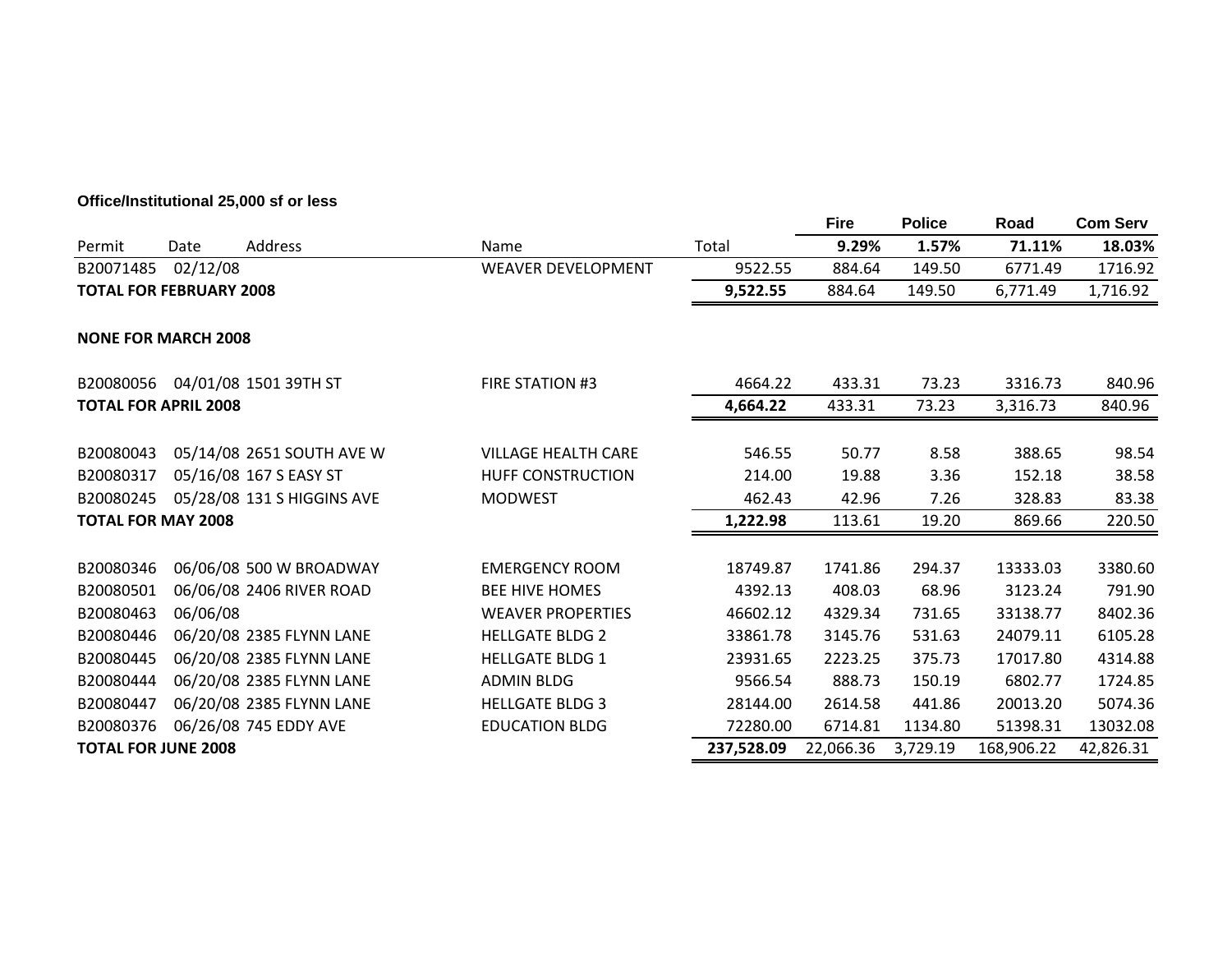# **Office/Institutional over 100,000 sf**

|                                |          |         |                              |           | Fire     | <b>Police</b> | Road      | Com Serv |
|--------------------------------|----------|---------|------------------------------|-----------|----------|---------------|-----------|----------|
| Permit                         | Date     | Address | Name                         | Total     | 10.30%   | 0.72%         | 69.03%    | 19.95%   |
| B20071290                      | 02/19/08 |         | <b>FIRST INTERSTATE BANK</b> | 39124.65  | 4029.84  | 281.70        | 27007.75  | 7805.37  |
| <b>TOTAL FOR FEBRUARY 2008</b> |          |         |                              | 39.124.65 | 4.029.84 | 281.70        | 27.007.75 | 805.37,  |

#### **NONE FOR MARCH 2008**

#### **NONE FOR APRIL 2008**

#### **NONE FOR MAY 2008**